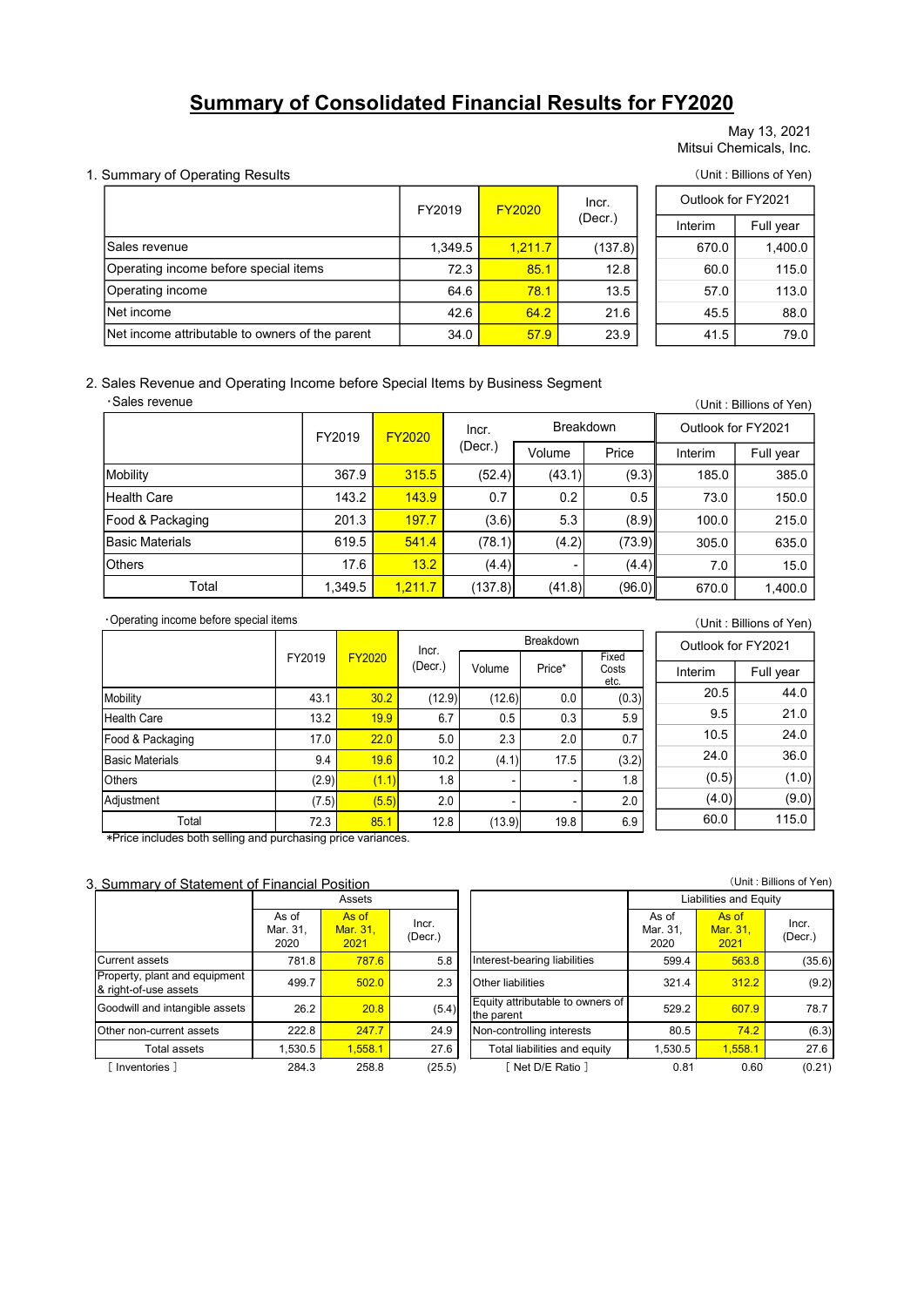## 4. Summary of Statement of Cash Flows (Unit: Billions of Yen)

|                                                | FY2019  | <b>FY2020</b> |         | Outlook for FY2021 |           |
|------------------------------------------------|---------|---------------|---------|--------------------|-----------|
|                                                |         |               | (Decr.) | Interim            | Full year |
| Cash flows from operating activities           | 142.2   | 174.3         | 32.1    | 68.0               | 123.0     |
| Cash flows from investing activities           | (109.1) | (77.5)        | 31.6    | (64.0)             | (134.0)   |
| l <i>Free cash flows</i>                       | 33.1    | 96.8          | 63.7    | 4.0                | (11.0)    |
| Cash flows from financing activities           | (6.4)   | (69.0)        | (62.6)  | 16.0               | (10.0)    |
| lOthers                                        | (1.6)   | 3.6           | 5.2     | 0.0                | 0.0       |
| Net incr (decr.) in cash and cash equivalents  | 25.1    | 31.4          | 6.3     | 20.0               | (21.0)    |
| Cash and cash equivalents at the end of period | 164.6   | 196.0         | 31.4    |                    |           |

| Outlook for EY2021 |           |  |  |  |  |  |
|--------------------|-----------|--|--|--|--|--|
| Interim            | Full year |  |  |  |  |  |
| 68.0               | 123.0     |  |  |  |  |  |
| (64.0)             | (134.0)   |  |  |  |  |  |
| 40                 | (11.0)    |  |  |  |  |  |
| 16.0               | (10.0)    |  |  |  |  |  |
| 0.0                | 0.0       |  |  |  |  |  |
| 20.0               | (21.0)    |  |  |  |  |  |
|                    |           |  |  |  |  |  |

## 5. Accounting Fundamentals

|                                 |              | <b>FY2020</b> | Outlook for FY2021 |           |
|---------------------------------|--------------|---------------|--------------------|-----------|
|                                 |              |               | Interim            | Full year |
| R & D expenses                  | $#$ Billions | 33.8          | 20.0               | 39.0      |
| Depreciation & amortization     | $4$ Billions | 76.6          | 40.0               | 83.0      |
| Capital expenditures            | $4$ Billions | 93.2          | 71.0               | 140.0     |
| Financing incomes & expenses    | ¥ Billions   | (3.2)         | (2.5)              | (5.0)     |
| Interest-bearing liabilities    | $4$ Billions | 563.8         | 590.0              | 575.0     |
| Net D/E Ratio                   | percentage   | 0.60          | 0.58               | 0.61      |
| Number of employees             | person       | 18.051        | 18,300             | 18,300    |
| Exchange rate                   | Yen / US\$   | 106           | 108                | 108       |
| Domestic standard naphtha price | Yen / KL     | 31.300        | 48.000             | 48.000    |

## 6. Scope of Consolidation and Equity Method

| ∣Financing incomes & expenses                  |                                                                     | <b>¥ Rillions</b>  | (3.2)                   |                                  |                     | (2.5)              | (5.0)     |
|------------------------------------------------|---------------------------------------------------------------------|--------------------|-------------------------|----------------------------------|---------------------|--------------------|-----------|
| Interest-bearing liabilities                   |                                                                     | ¥ Billions         | 563.8                   |                                  |                     | 590.0              | 575.0     |
| Net D/E Ratio                                  |                                                                     | percentage         | 0.60                    |                                  |                     | 0.58               | 0.61      |
| Number of employees                            |                                                                     | person             | 18,051                  |                                  |                     | 18,300             | 18,300    |
| Exchange rate                                  |                                                                     | Yen / US\$         | 106                     |                                  |                     | 108                | 108       |
| Domestic standard naphtha price                |                                                                     | Yen / KL           | 31,300                  |                                  |                     | 48,000             | 48,000    |
|                                                |                                                                     |                    |                         |                                  |                     |                    |           |
| Scope of Consolidation and Equity Method       |                                                                     |                    |                         |                                  |                     |                    |           |
|                                                |                                                                     |                    | As of<br>Mar. 31,       | As of<br>Mar. 31,                | Incr.               | Outlook for FY2021 |           |
|                                                |                                                                     |                    | 2020                    | 2021                             | (Decr.)             | Interim            | Full year |
| Consolidated subsidiaries                      |                                                                     |                    | 125                     | 123                              | (2)                 | 125                | 125       |
| Joint operations                               |                                                                     |                    | 4                       | $\overline{4}$                   |                     | 4                  | 4         |
| Non-consolidated subsidiaries and affiliates   |                                                                     |                    | 27                      | 27                               | 0                   | 26                 | 26        |
| Total                                          |                                                                     |                    | 156                     | 154                              | $\overline{(2)}$    | 155                | 155       |
|                                                |                                                                     |                    |                         |                                  |                     |                    |           |
| <b>Dividends</b>                               |                                                                     |                    |                         |                                  |                     |                    |           |
|                                                |                                                                     |                    |                         | Annual Dividends per Share (yen) |                     |                    |           |
|                                                | 1st Q                                                               | Interim<br>(2nd Q) | 3rd Q                   |                                  | Year-end<br>(4th Q) | Annual             |           |
| FY2020 Result                                  | $\overline{a}$                                                      |                    | 50.00<br>L.             |                                  | 50.00               | 100.00             |           |
| FY2021 Forecast                                | $\overline{a}$                                                      |                    | 55.00<br>$\overline{a}$ |                                  | 55.00               | 110.00             |           |
|                                                |                                                                     |                    |                         |                                  |                     |                    |           |
|                                                |                                                                     |                    |                         |                                  |                     |                    |           |
| Number of Shares Outstanding (common stock)    |                                                                     |                    |                         |                                  |                     |                    |           |
|                                                |                                                                     |                    |                         |                                  | FY2019              | <b>FY2020</b>      |           |
|                                                | Number of shares outstanding at term-end (including treasury stock) |                    |                         |                                  | 204,580,115         | 204,608,615        |           |
|                                                |                                                                     |                    |                         |                                  | 13,557,163          | 8,664,390          |           |
| Number of shares of treasury stock at term-end |                                                                     |                    |                         |                                  | 194,648,574         | 194,202,034        |           |
| Average number of shares                       |                                                                     |                    |                         |                                  |                     |                    |           |

## 7. Dividends

|                 | Annual Dividends per Share (yen) |                    |                          |                     |        |  |  |  |
|-----------------|----------------------------------|--------------------|--------------------------|---------------------|--------|--|--|--|
|                 | 1st Q                            | Interim<br>(2nd Q) | 3rd Q                    | Year-end<br>(4th Q) | Annual |  |  |  |
| FY2020 Result   | -                                | 50.00              | $\overline{\phantom{0}}$ | 50.00               | 100.00 |  |  |  |
| FY2021 Forecast | -                                | 55.00              | -                        | 55.00               | 110.00 |  |  |  |

## 8. Number of Shares Outstanding (common stock)

|                                                                     | FY2019      | <b>FY2020</b> |
|---------------------------------------------------------------------|-------------|---------------|
| Number of shares outstanding at term-end (including treasury stock) | 204,580,115 | 204,608,615   |
| Number of shares of treasury stock at term-end                      | 13,557,163  | 8,664,390     |
| Average number of shares                                            | 194,648,574 | 194,202,034   |

|                  | <b>FY2020</b> | Outlook for FY2021 |           |
|------------------|---------------|--------------------|-----------|
|                  |               | Interim            | Full year |
| <b>¥Billions</b> | 33.8          | 20.0               | 39.0      |
| ¥ Billions       | 76.6          | 40.0               | 83.0      |
| $4$ Billions     | 93.2          | 71.0               | 140.0     |
| ¥ Billions       | (3.2)         | (2.5)              | (5.0)     |
| ¥ Billions       | 563.8         | 590.0              | 575.0     |
| ercentage        | 0.60          | 0.58               | 0.61      |
| person           | 18,051        | 18,300             | 18,300    |
| Yen / US\$       | 106           | 108                | 108       |
| Yen / KL         | 31.300        | 48,000             | 48,000    |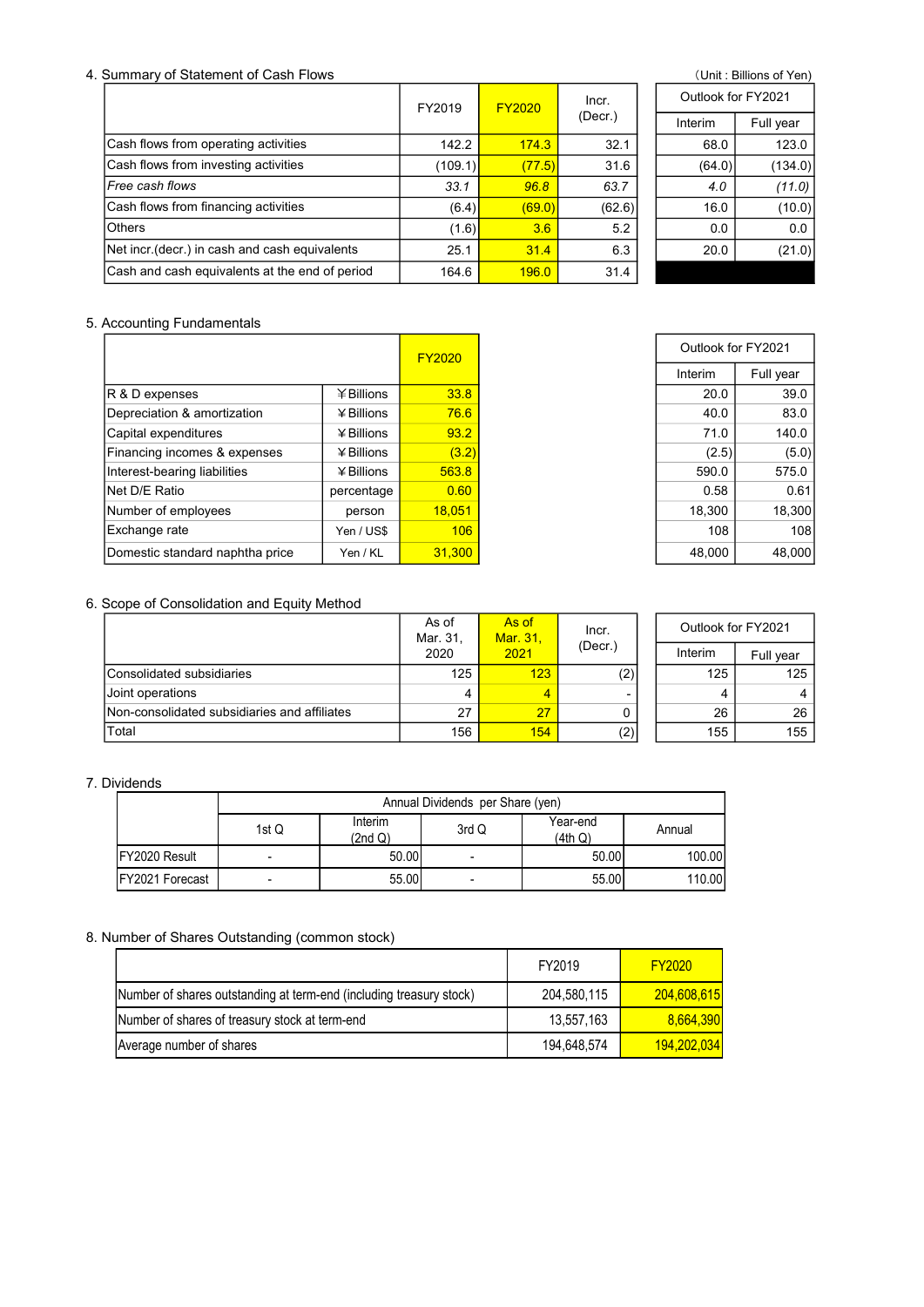# 1. Operating Results

## (1) Overview

In the fiscal period under review (the twelve-month period from Apr 1, 2020 to March 31, 2021, hereinafter the "fiscal 2020"), the global economy remained extremely harsh due to various restrictions imposed to stem the spread of coronavirus. Although the economy has shown signs of recovery after restrictions were lifted, some countries and regions have repeatedly imposed restrictions due to continued outbreaks.

In Japan as well, manufacturing sector has shown signs of recovery but the outlook remains uncertain as the government has made several emergency declarations due to continued outbreaks.

On the other hand in the domestic chemical industry, the situation was temporary harsh because of the pandemic but utilization of naphtha crackers is headed toward a recovery as the economy begins to recover.

Under these circumstances, the Mitsui Chemicals Group (hereafter "the Group") worked for business expansion and growth in three business domains—Mobility, Health Care, and Food & Packaging—while also creating and developing Next Generation Business and further enhancing competitiveness in the area of Basic Materials.

In Mobility, there has been diversified needs for lighter, more comfortable vehicles in the automotive industry in addition to a shift toward electric cars and needs for improved fuel economy. Regarding polypropylene compounds, which is contributing for lighter vehicles, our first production base in Europe began commercial operations. In addition, aiming to seize growing demand in Asia, we expanded the production facilities of our base in Thailand. As for our gear oil additive LUCANT™, which helps improve the fuel economy and longevity of automobiles, we completed construction of a new plant in Ichihara Works to meet expanding global demand. And regarding APEL™, which is mainly used in smartphone camera lenses in the information communication technology (ICT) industry, we began construction of a new plant in Osaka Works to meet a rapid increase in demand.

In Health Care, in addition to declining birthrates and aging populations in advanced countries and growing economies in emerging markets, health consciousness is rising due in part to current measures to address the pandemic. In non-woven fabric, to meet the robust demand for masks and medical staff support in light of the pandemic, our subsidiary Sunrex Industry Co., Ltd. established a production system for non-woven fabric for medical gowns and expanded production facilities for TEKNOROTE™ mask nose clamps. Regarding our ophthalmic lens materials boasting the world-leading market share, we expanded our product lineup by purchasing COTEC GmbH to manufacture, market, and research water-repellent and anti-refractive coating materials. In addition, as for dental materials, we concluded a capital business alliance agreement with SHOFU INC., which is a manufacturer of dental materials and equipment, with the aim of enhancing corporate value and raising our presence in the market.

In Food & Packaging, food security is becoming a major social issue amid global population growth and climate change. With standards of living in Asia rising, the packaging field is seeing growing needs for more highly functional products with a smaller environmental footprint. In performance films and sheets, we decided to expand production facilities for ICROS™ Tape, which commands the largest share of the global market for protective tape used in semiconductor manufacturing processes. In agrochemicals, the Group acquired registration in Japan for its insecticide BROFREYA™ SC, which utilizes the new agent TENEBENAL™ as the active ingredient. Pesticide-resistant pests have become a major problem in crop production and we will continue to help combat the issue.

In Basic Materials, which is centered on petrochemicals and basic chemicals, the Group provides materials to various manufacturing fields, including automobiles, residences,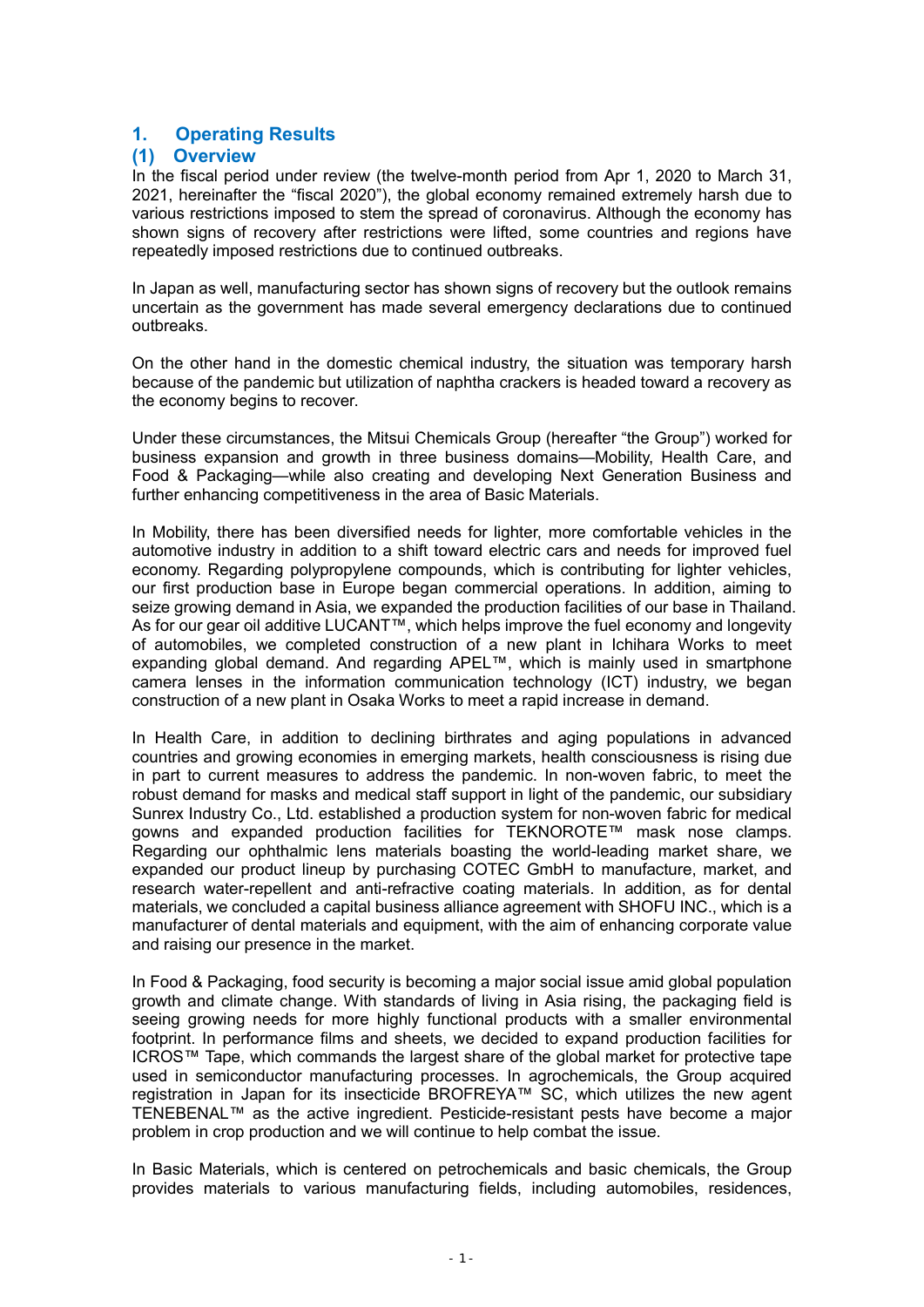consumer electronics, infrastructure and packaging. As a strategic foundation, we have moved forward to enhance, expand, optimize and reconstruct downstream products in order to strengthen competitiveness. We strove to further rationalize our crackers, such as by reducing and stabilizing costs through raw material diversification and improving energy efficiency through the installation of a new gas turbine. In order to enhance downstream products, the Group has resolved Honshu Chemical Industry Co., Ltd., which possesses high level of technology in the area of performance polymers relating to ICT, Mobility and Health Care, to become a subsidiary through a tender offer.

Moreover, the Group continues to minimize negative impact on profit and loss by shrinking inventory and reducing fixed costs. The status of other responses is as follows.

1. Measures taken to ensure the health and safety of customers and employees from the perspective of maintaining functions for preventing the spread of infection and continuing business

Mitsui Chemicals, Inc. (hereafter "the Company") has been recommending teleworking and minimizing number of employees working at the workplace. For operations that are necessary to maintain business functions and can only be done at the workplace, the Company is taking such measures as staggering work times, ensuring thorough handwashing, and requiring masks to be worn.

2. Operational status of main business locations (suspension of operations at plants, impact on sales and production activities, and outlook on reopenings at the time of disclosure) At present, there has been no impact to the production at the Company's main manufacturing facilities located at each business location.

3. Production and supply status of major products (inventory levels, procurement of raw materials, securement of alternative methods, and outlook)

Each segment has been impacted by a decrease in sales, but the Company is working collaboratively and sharing information with customers as well as thoroughly and properly managing inventory by flexibly adjusting production based on the latest demand forecasts. At present, there has been no major disruption in the procurement of raw materials for major products.

4. Customer trends (trends in orders, and outlook)

In the automotive field, some of the major customers for our main products appear to have scaled back production. The Company will continue to carefully monitor the situation to minimize the impact.

The Company will continue to respond to coronavirus from the perspectives of business continuity and social contribution.

The Group reported the following operating results for fiscal 2020, which have been prepared in accordance with International Financial Reporting Standards (IFRS). The Group has applied operating income before special items as a management indicator, which is operating income excluding non-recurring items.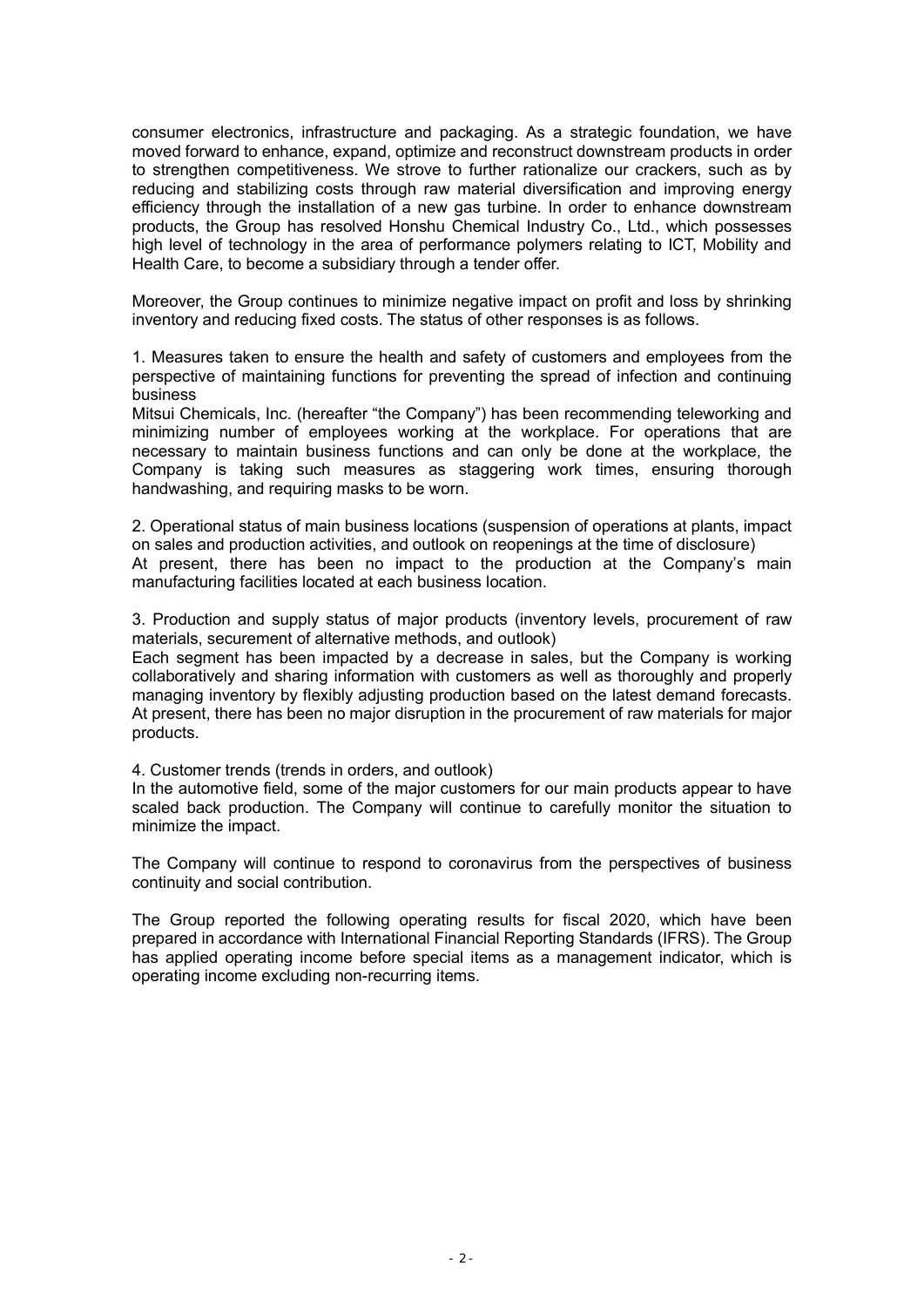|                      |                      |                                                           |                         | (Billions of Yen)                                                                    |
|----------------------|----------------------|-----------------------------------------------------------|-------------------------|--------------------------------------------------------------------------------------|
|                      | <b>Sales Revenue</b> | <b>Operating Income</b><br>before Special<br><b>Items</b> | <b>Operating Income</b> | <b>Net Income</b><br><b>Attributable to</b><br><b>Owners of the</b><br><b>Parent</b> |
| Fiscal 2020          | 1,211.7              | 85.1                                                      | 78.1                    | 57.9                                                                                 |
| Previous fiscal year | 1,349.5              | 72.3                                                      | 64.6                    | 34.0                                                                                 |
| Difference           | (137.8)              | 12.8                                                      | 13.5                    | 23.9                                                                                 |
| Ratio (%)            | (10.2)               | 17.7                                                      | 20.9                    | 70.4                                                                                 |

Sales revenue decreased 137.8 billion yen, or 10.2%, compared with the previous fiscal year to 1,211.7 billion yen. This was mainly attributable to decrease in sales prices due to the fall in naphtha and other raw materials and fuel prices, in addition to decrease in sales resulting from the spread of coronavirus.

Operating income before special items was 85.1 billion yen, an increase of 12.8 billion yen or 17.7% year on year. This result was due to favorable terms of trade and reduction of fixed costs, despite of decrease in sales resulting from the spread of coronavirus.

Operating income was 78.1 billion yen, increased 13.5 billion yen or 20.9% year on year. This result was mainly due to increase of operating income before special items.

Financial income/expenses worsened 0.1 billion yen year on year to 3.9 billion yen loss, due to a decline of dividend income received.

As a result of the aforementioned factors, income before income taxes amounted to 74.2 billion yen, an increase of 13.4 billion yen or 22.1% year on year.

Net income attributable to owners of the parent after accounting for income taxes and non-controlling interests was 57.9 billion yen, an increase of 23.9 billion yen or 70.4% compared with the previous fiscal year. Basic earnings per share for the period were 298.00 yen.

## (2) Results by Business Segment

The status of each segment during fiscal 2020 is as follows.

## **Mobility**

Sales revenue decreased 52.4 billion yen compared with the previous fiscal year to 315.5 billion yen and comprised 26% of total sales. Operating income before special items decreased 12.9 billion yen to 30.2 billion yen year on year. The decrease in income was due to slowing demand for automobile.

In elastomers, performance compounds, overseas polypropylene compound, and solution business, sales decreased due to the impact of coronavirus.

In performance polymers, the Group captured demand and sales remained healthy for ICT-related products.

## Health Care

Sales revenue increased 0.7 billion yen year on year to 143.9 billion yen and comprised 12% of total sales. Operating income before special items increased 6.7 billion yen to 19.9 billion yen, mainly due to healthy sales in nonwoven fabrics.

In vision care materials, sales of ophthalmic lens materials stayed firm.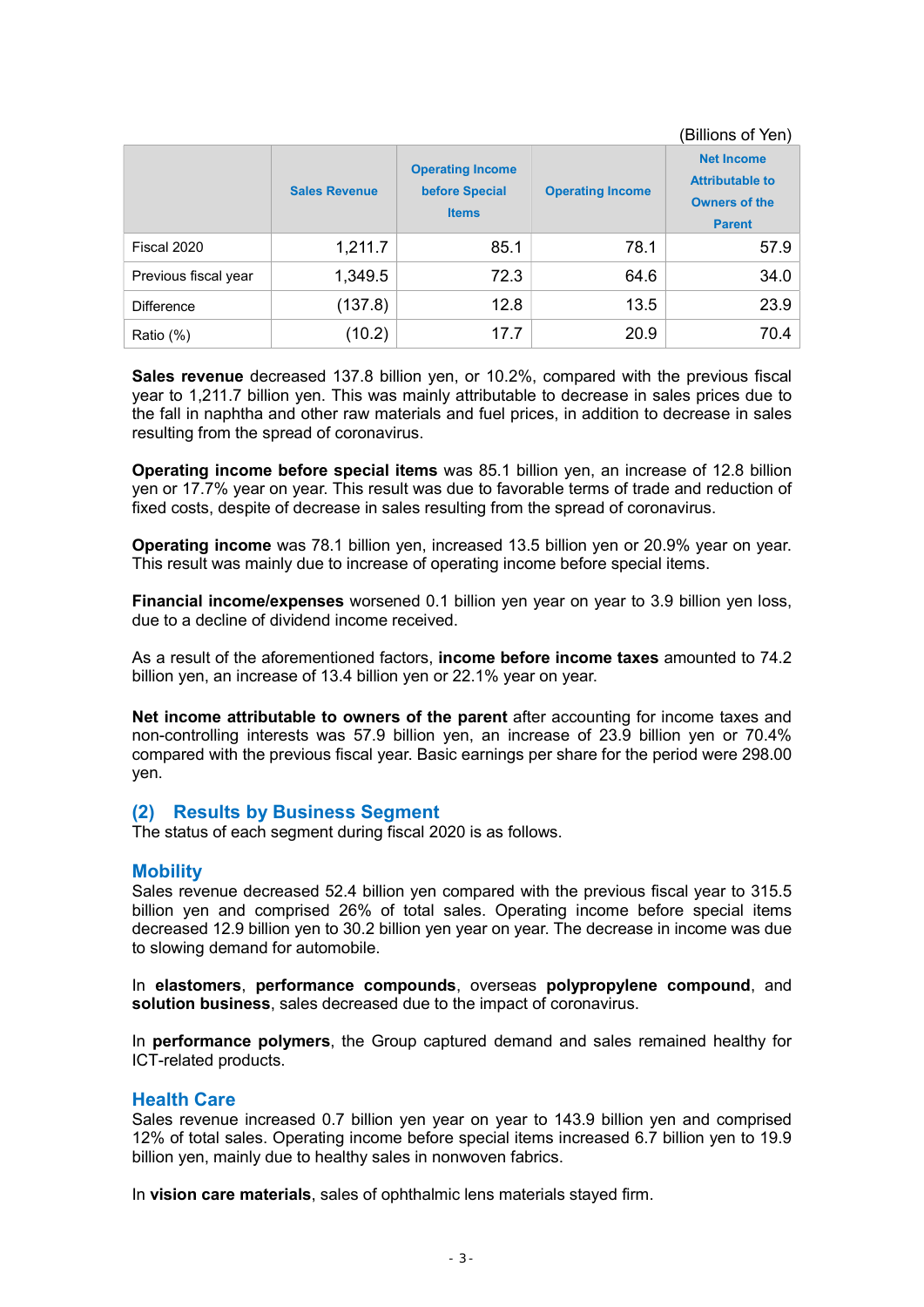In nonwoven fabrics, sales of masks, medical gowns and disposable diapers stayed healthy.

In dental materials, sales decreased due to the impact of coronavirus.

## Food & Packaging

Sales revenue decreased 3.6 billion yen compared with the previous fiscal year to 197.7 billion yen and comprised 16% of total sales. On the other hand, operating income before special items increased 5.0 billion yen to 22.0 billion yen year on year, due to healthy sales in agrochemicals and industrial films and sheets.

In coatings & engineering materials, sales decreased due to the impact of coronavirus.

In performance films and sheets, sales were firm mainly in industrial films and sheets.

In **agrochemicals**, overseas sales were healthy.

## Basic Materials

Sales revenue decreased 78.1 billion yen compared with the previous fiscal year to 541.4 billion yen and accounted for 45% of total sales. On the other hand, operating income before special items increased 10.2 billion yen to 19.6 billion yen, due to improved overseas market.

Naphtha cracker operating rates were lower than the previous fiscal year due to decreased demand of downstream products, which was impacted by coronavirus. Performances of polypropylene was affected by slowing demand for automotive products.

For Bisphenol A and Acetone, overseas market was at higher level than the previous fiscal year.

## **Others**

Sales revenue decreased 4.4 billion yen to 13.2 billion yen, comprised 1% of total sales. On the other hand, operating income before special items was 1.1 billion yen loss, increase of 1.8 billion yen compared to the previous year.

## 2. Financial Position

## (1) Status of Assets, Liabilities and Net Assets

Total assets at the end of fiscal year stood at 1,558.1 billion yen, an increase of 27.6 billion yen compared with the end of the previous fiscal year.

Total liabilities at the end of fiscal year decreased 44.8 billion yen compared with the previous fiscal year-end to 876.0 billion yen. Interest-bearing debt amounted to 563.8 billion yen, a decrease of 35.6 billion yen compared with the previous fiscal year-end. As a result, the interest-bearing debt ratio was 36.2%, a decrease of 3.0 percentage point.

Total equity was 682.1 billion yen, an increase of 72.4 billion yen compared with the previous fiscal year-end. The ratio of equity attributable to owners of the parent was 39.0%, an increase of 4.4 percentage point.

Accounting for the aforementioned factors, the net debt-equity ratio stood at 0.60 at the end of the fiscal year, 0.21 point decrease from the previous fiscal year-end.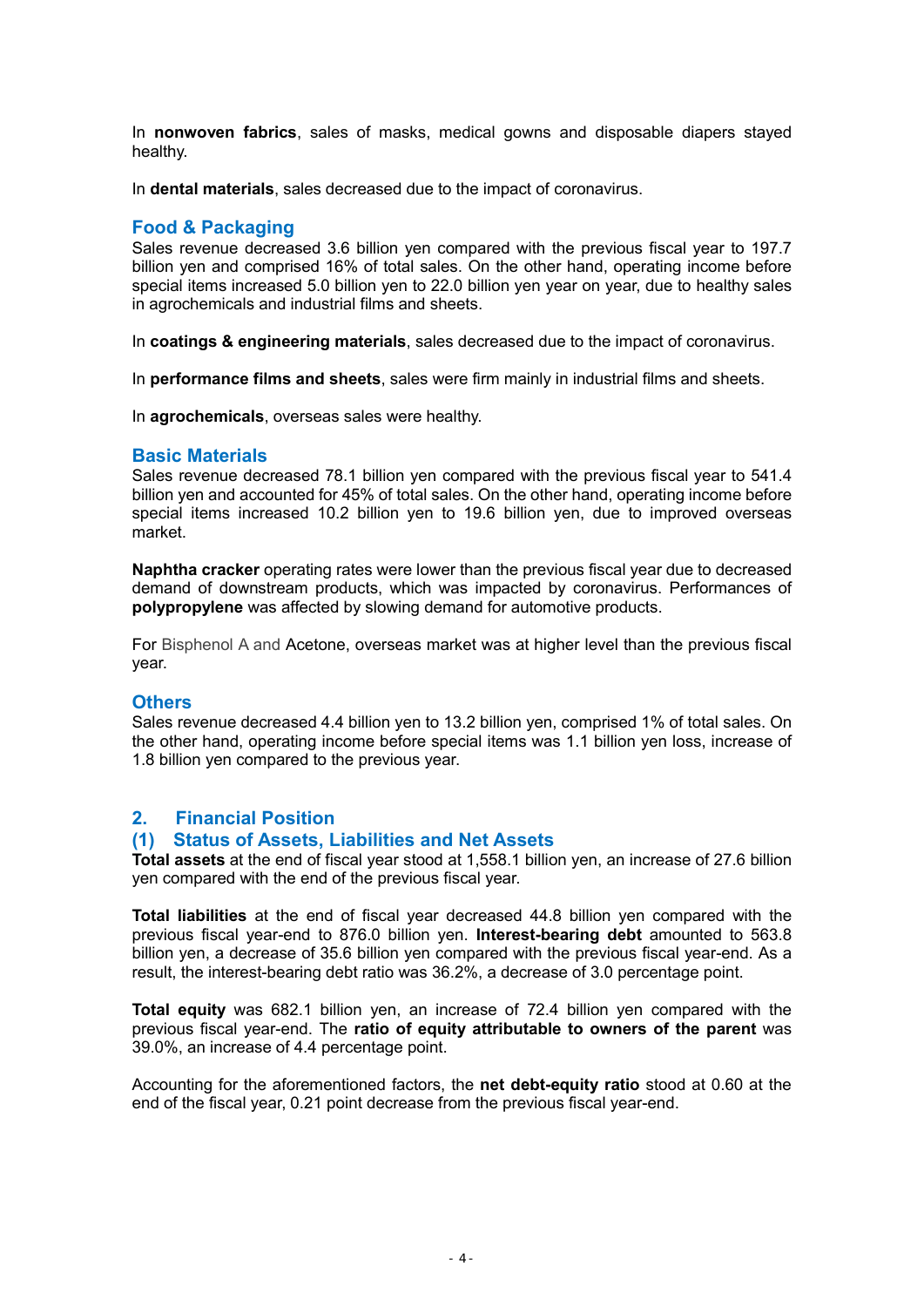# (2) Cash Flow Status

Cash and cash equivalents (hereafter called "net cash") at the end of the fiscal year increased 31.4 billion yen to 196.0 billion yen compared with the previous fiscal year-end.

## Cash Flows from Operating Activities

Net cash provided by operating activities increased 32.1 billion yen to 174.3 billion yen due to increase of income before income taxes and decrease of income taxes paid.

## Cash Flows from Investing Activities

Net cash used in investing activities decreased 31.6 billion yen compared with the previous fiscal year to 77.5 billion yen, mainly due to decrease of cash outflows from capital expenditure.

## Cash Flows from Financing Activities

Net cash used in financing activities increased 62.6 billion yen compared with the previous fiscal year to 69.0 billion yen due primarily to increase of repayments of interest-bearing debt.

|                                                           | <b>FY2016</b><br>(As of March<br>31, 2017) | <b>FY2017</b><br>(As of March<br>31, 2018) | <b>FY2018</b><br>(As of March<br>31, 2019) | <b>FY2019</b><br>(As of March<br>31, 2020) | <b>FY2020</b><br>(As of March<br>31, 2021) |
|-----------------------------------------------------------|--------------------------------------------|--------------------------------------------|--------------------------------------------|--------------------------------------------|--------------------------------------------|
| Shareholders' Equity<br>Ratio (%)                         | 33.9                                       | 35.7                                       | 36.8                                       | 34.6                                       | 39.0                                       |
| Shareholders' Equity Ratio on<br>a Market Value Basis (%) | 41.5                                       | 46.6                                       | 34.7                                       | 25.6                                       | 44.0                                       |
| Ratio of Interest-bearing Debt<br>to Cash Flows           | 4.4                                        | 5.6                                        | 4.4                                        | 4.2                                        | 3.2                                        |
| <b>Interest Coverage</b><br>Ratio (Times)                 | 17.3                                       | 14.8                                       | 19.9                                       | 25.5                                       | 37.1                                       |

## (3) Trends in Cash Flow Indicators

Notes:

- Shareholders' Equity Ratio: Shareholders' equity to total assets.

- Shareholders' Equity Ratio on a Market Value Basis: Market capitalization to total assets.

- Ratio of Interest-bearing Debt to Cash Flows: Interest-bearing debt to cash flows.

- Interest Coverage Ratio: Cash flows to interest paid.

- Each of the indicators was calculated using consolidated financial figures.

- The market capitalization was calculated by multiplying the closing share price as of the end of the period with the number of shares outstanding (excluding treasury stock).

- Operating cash flow figures have been used for cash flow calculations.

- Interest-bearing debt is the portion of total debt booked on the consolidated balance sheet on which interest is being paid. Interest paid is the amount of interest paid as reported in the consolidated statements of cash flows.

- Figures before FY2018 are based on Japanese GAAP.

# 3. Outlook for Fiscal 2021 (Year Ending March 31, 2022)

# (1) Overall of Financial Outlook for Fiscal 2021

In fiscal 2021, the global economy is expected to continue to be impacted by the global spread of the coronavirus. Although signs of economic recovery are expected to remain steady due to economic measures and wide availability of vaccines, concerns of another outbreak of infections persist.

In Japan, the manufacturing sector of the domestic economy is expected to remain on track toward recovery thanks to signs of a global economic recovery. However, there are worries that activities could be restricted due to the spread of coronavirus.

In the chemical industry, although demand is expected to expand due to signs of economic recovery, chemical companies should remain vigilant regarding fluctuations of raw materials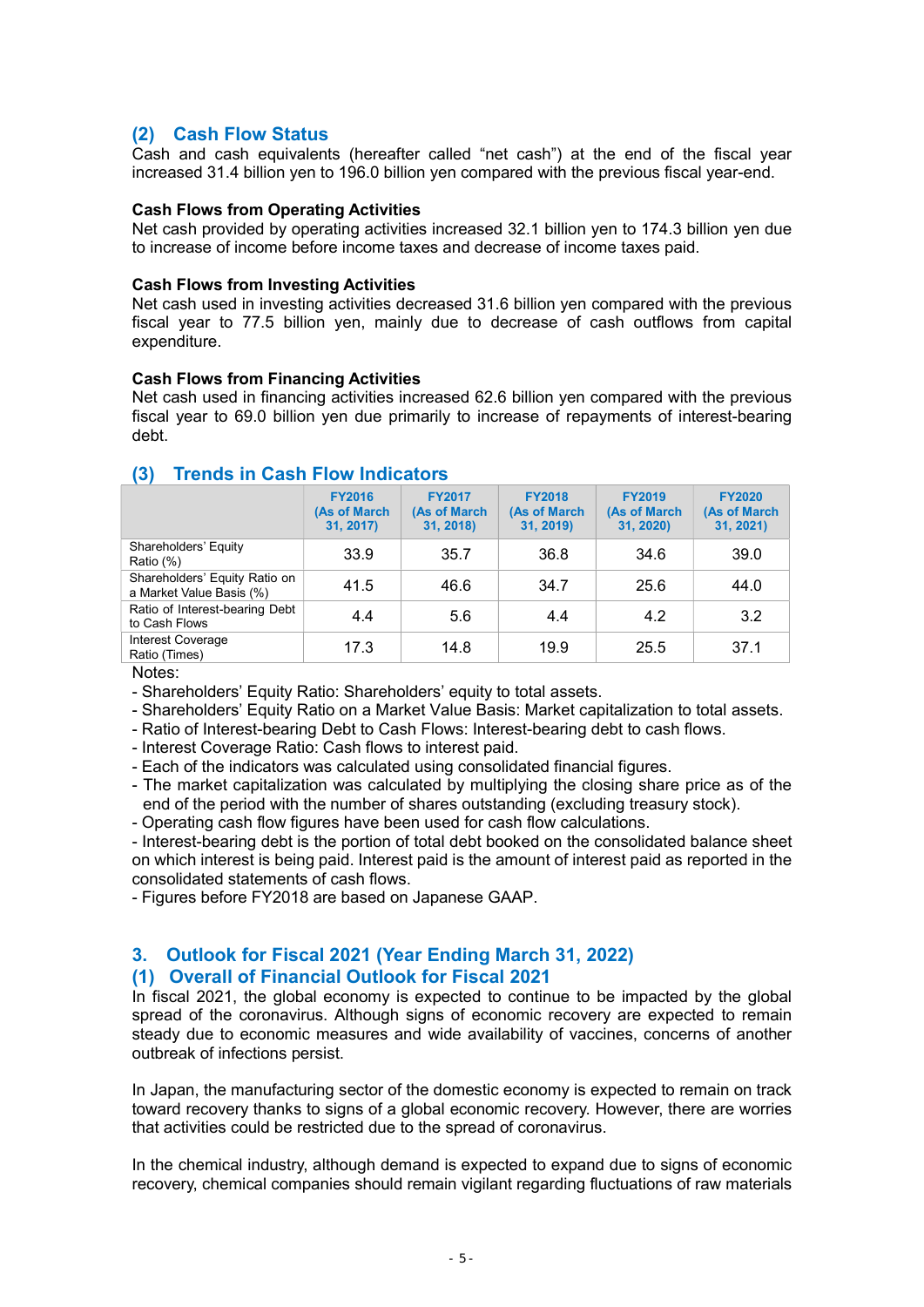and other chemical product markets.

Under these conditions, the Group forecasts its business performance and earnings growth for fiscal 2021 as follows.

|                   |                                |                                                                  |                                   |                   | (Billions of Yen)                                                                    |  |
|-------------------|--------------------------------|------------------------------------------------------------------|-----------------------------------|-------------------|--------------------------------------------------------------------------------------|--|
|                   | <b>Sales</b><br><b>Revenue</b> | <b>Operating</b><br><b>Income before</b><br><b>Special Items</b> | <b>Operating</b><br><b>Income</b> | <b>Net Income</b> | <b>Net Income</b><br><b>Attributable to</b><br><b>Owners of the</b><br><b>Parent</b> |  |
| Fiscal 2021       | 1,400.0                        | 115.0                                                            | 113.0                             | 88.0              | 79.0                                                                                 |  |
| Fiscal 2020       | 1,211.7                        | 85.1                                                             | 78.1                              | 64.2              | 57.9                                                                                 |  |
| <b>Difference</b> | 188.3                          | 29.9                                                             | 34.9                              | 23.8              | 21.1                                                                                 |  |
| Ratio (%)         | 15.5                           | 35.1                                                             | 44.7                              | 37.0              | 36.5                                                                                 |  |

Outlook above are based on the following assumptions:

a) Exchange rate for the full year is 108 yen/US\$

b) Average price of domestic naphtha is 48,000 yen /kl

c) "Operating income before special items" is operating income excluding non-recurring items (losses resulting from withdrawing from and downsizing businesses, etc.).

# (2) Outlook by FY2021 Business Segment

Outlook by FY2021 business segment is as follows.

| (Billions of Yen) |  |
|-------------------|--|
|-------------------|--|

|             |                 |                    |                            | <b>Sales Revenue</b>             |               |                   |              |
|-------------|-----------------|--------------------|----------------------------|----------------------------------|---------------|-------------------|--------------|
|             | <b>Mobility</b> | <b>Health Care</b> | Food &<br><b>Packaging</b> | <b>Basic</b><br><b>Materials</b> | <b>Others</b> | <b>Adjustment</b> | <b>Total</b> |
| Fiscal 2021 | 385.0           | 150.0              | 215.0                      | 635.0                            | 15.0          |                   | 1,400.0      |
| Fiscal 2020 | 315.5           | 143.9              | 197.7                      | 541.4                            | 13.2          | -                 | 1,211.7      |
| Difference  | 69.5            | 6.1                | 17.3                       | 93.6                             | 1.8           | -                 | 188.3        |
| Ratio (%)   | 22.0            | 4.2                | 8.8                        | 17.3                             | 13.4          | -                 | 15.5         |

(Billions of Yen)

|             |                 |                    |                            | <b>Operating Income before Special Items</b> |               |                   |              |
|-------------|-----------------|--------------------|----------------------------|----------------------------------------------|---------------|-------------------|--------------|
|             | <b>Mobility</b> | <b>Health Care</b> | Food &<br><b>Packaging</b> | <b>Basic</b><br><b>Materials</b>             | <b>Others</b> | <b>Adjustment</b> | <b>Total</b> |
| Fiscal 2021 | 44.0            | 21.0               | 24.0                       | 36.0                                         | (1.0)         | (9.0)             | 115.0        |
| Fiscal 2020 | 30.2            | 19.9               | 22.0                       | 19.6                                         | (1.1)         | (5.5)             | 85.1         |
| Difference  | 13.8            | 1.1                | 2.0                        | 16.4                                         | 0.1           | (3.5)             | 29.9         |
| Ratio (%)   | 45.8            | 5.8                | 9.1                        | 83.3                                         | -             | -                 | 35.1         |

# 4. Basic Policy on Appropriation of Profits, Cash Dividends for Fiscal 2020 and 2021 (Year Ending March 31, 2021 and March 31, 2022) (1) Basic Policy on Appropriation of Profits

In addition to continually raising dividends in line with performance trends, the Company will flexibly acquire treasury stock depending on the stock price and market environment, therefore to enhance returns to shareholders.

Specifically, the Company will aim to achieve a total return ratio of 30% or more.

Note: Total return ratio = (dividends paid + treasury stock acquired) / net income attributable to owners of the parent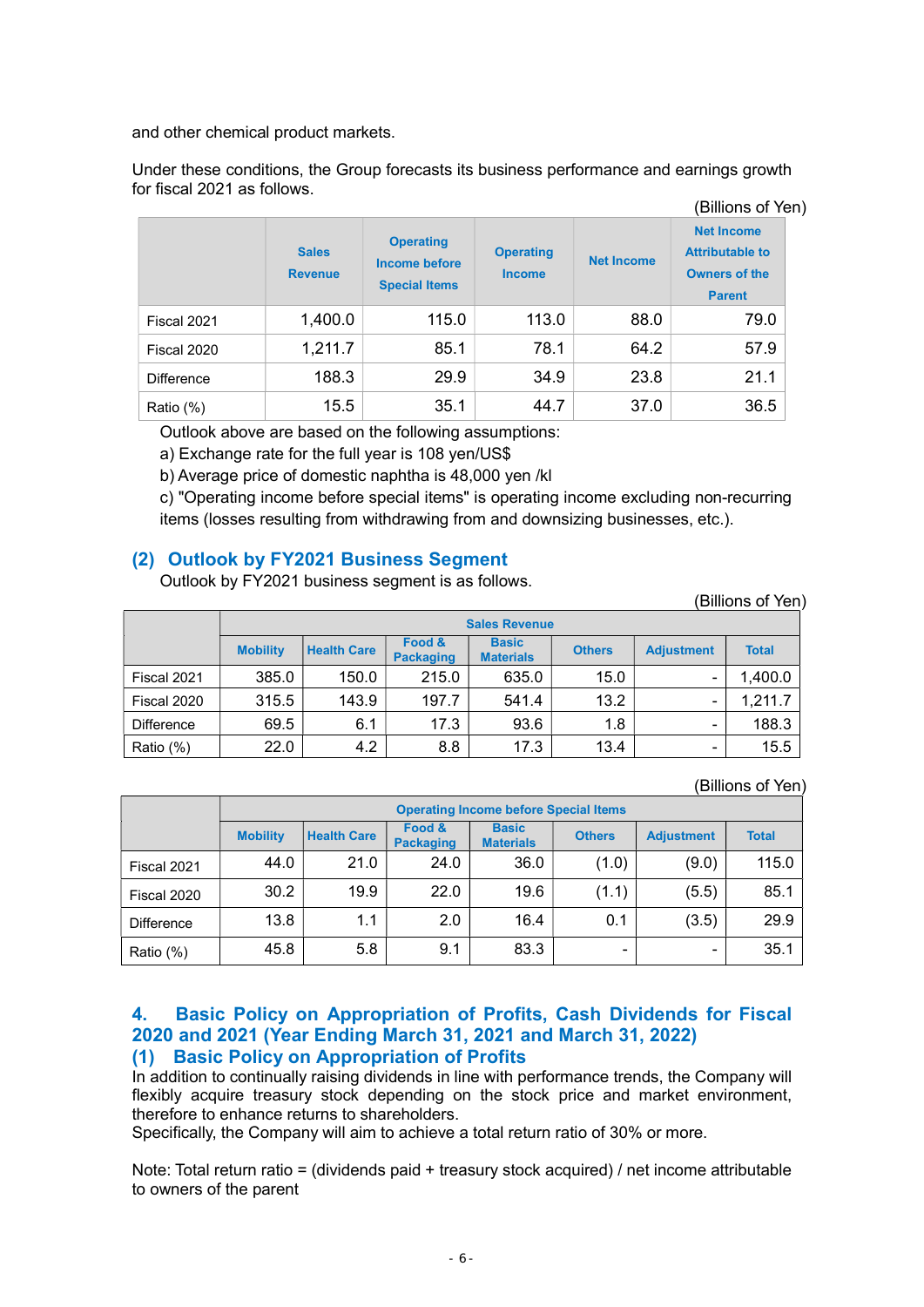From the fiscal year ending March 31, 2022, the Company will enhance stable and continual dividends over the medium to long term, and flexibly acquire treasury stock to provide appropriate returns to shareholders.

Specifically, the Company will aim to realize a steady 3% or higher for dividends on equity (DOE) and a total return ratio of 30% or more.

Note: Dividends on equity = dividends paid / total equity attributable to owners of the parent

## (2) Cash Dividends for Fiscal 2020 and 2021

Considering the recent business conditions, the Company plans to pay a year-end dividend of 50 yen per share in current fiscal year.

Because a 50 yen interim dividend was already paid out on December 2, 2020, dividends for the full fiscal year will total 100 yen per share and total return ratio will be 33.9%.

Turning to dividends for the fiscal year ending March 31, 2022, the Company plans to pay an interim dividend of 55 yen and a year-end dividend of 55 yen, totaling 110 yen per share for the full year.

## 5. Concept for Selection of Accounting Standard

Based on the Group's development of global business activities, the Group voluntarily adopted IFRS from the first quarter of fiscal 2020 for the purpose of improving international comparability of financial information in capital market and enhance its business management by unifying accounting standard across the Group.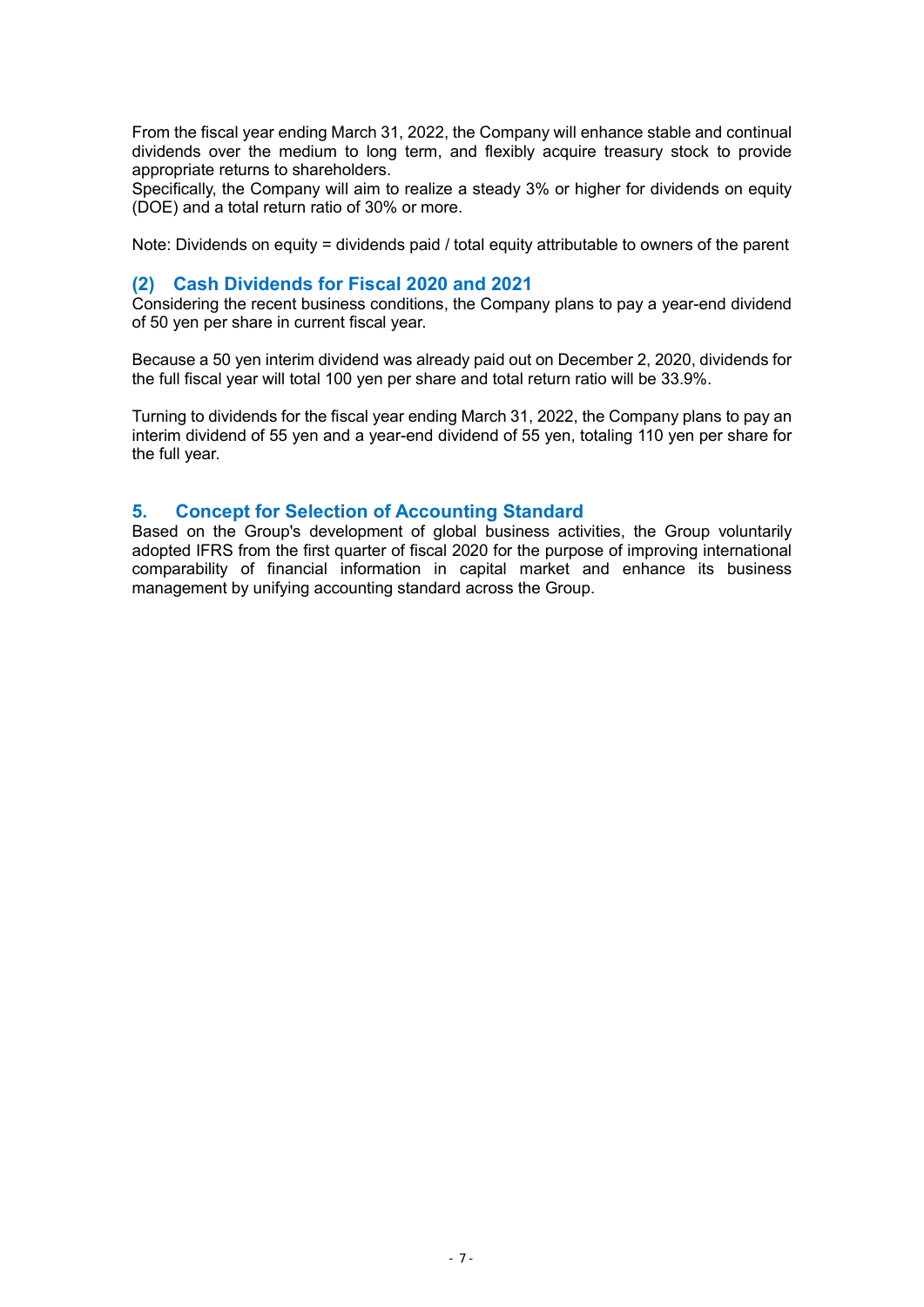# 6. Consolidated Statements of Financial Position

|                                               |                                                  | <b>Millions of yen</b>            |                                          |
|-----------------------------------------------|--------------------------------------------------|-----------------------------------|------------------------------------------|
|                                               | <b>Transition Date</b><br>As of<br>April 1, 2019 | FY2019<br>As of<br>March 31, 2020 | <b>FY2020</b><br>As of<br>March 31, 2021 |
| <b>Assets</b>                                 |                                                  |                                   |                                          |
| <b>Current assets</b>                         |                                                  |                                   |                                          |
| Cash and cash equivalents                     | 139,489                                          | 164,571                           | 195,987                                  |
| Trade receivables                             | 313,953                                          | 273,894                           | 285,846                                  |
| Inventories                                   | 299,621                                          | 284,306                           | 258,814                                  |
| Other financial assets                        | 34,174                                           | 36,805                            | 27,176                                   |
| Other current assets                          | 16,718                                           | 22,258                            | 15,230                                   |
| Total                                         | 803,955                                          | 781,834                           | 783,053                                  |
| Assets held for sale                          |                                                  |                                   | 4,519                                    |
| <b>Total current assets</b>                   | 803,955                                          | 781,834                           | 787,572                                  |
| <b>Non-current assets</b>                     |                                                  |                                   |                                          |
| Property, plant and equipment                 | 437,991                                          | 453,188                           | 455,749                                  |
| Right-of-use assets                           | 48,823                                           | 46,462                            | 46,211                                   |
| Goodwill                                      | 1,483                                            | 1,476                             | 1,123                                    |
| Intangible assets                             | 24,390                                           | 24,759                            | 19,678                                   |
| Investment property                           | 22,406                                           | 23,250                            | 23,222                                   |
| Investments accounted for using equity method | 87,623                                           | 87,620                            | 97,509                                   |
| Other financial assets                        | 108,536                                          | 62,882                            | 57,463                                   |
| Retirement benefit assets                     | 40,459                                           | 33,939                            | 55,059                                   |
| Deferred tax assets                           | 8,450                                            | 9,097                             | 9,333                                    |
| Other non-current assets                      | 6,786                                            | 6,008                             | 5,206                                    |
| <b>Total non-current assets</b>               | 786,947                                          | 748,681                           | 770,553                                  |
| <b>Total assets</b>                           | 1,590,902                                        | 1,530,515                         | 1,558,125                                |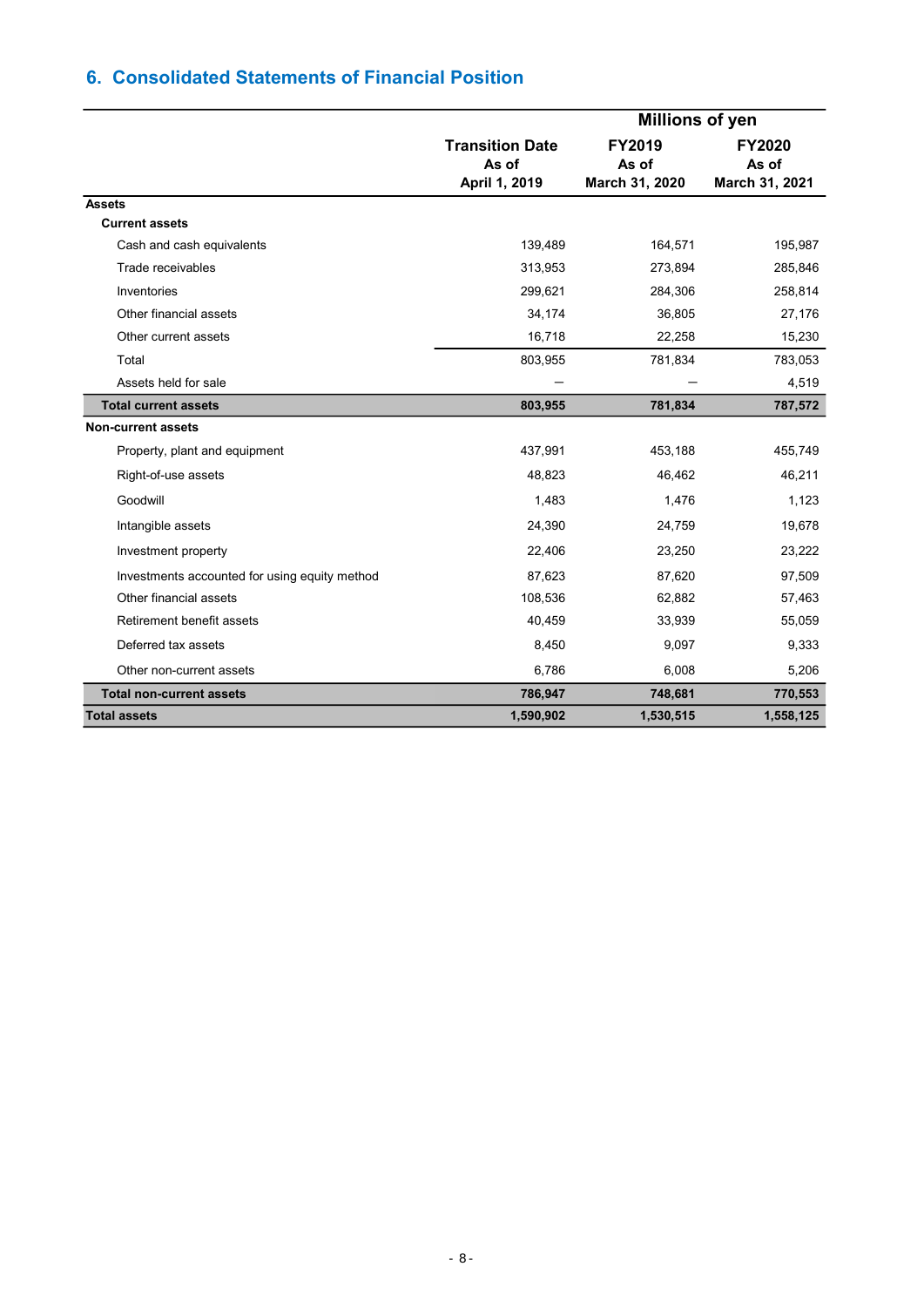|                                                           |                                                  | <b>Millions of yen</b>                   |                                          |
|-----------------------------------------------------------|--------------------------------------------------|------------------------------------------|------------------------------------------|
|                                                           | <b>Transition Date</b><br>As of<br>April 1, 2019 | <b>FY2019</b><br>As of<br>March 31, 2020 | <b>FY2020</b><br>As of<br>March 31, 2021 |
|                                                           |                                                  |                                          |                                          |
| <b>Liabilities and equity</b>                             |                                                  |                                          |                                          |
| <b>Liabilities</b><br><b>Current liabilities</b>          |                                                  |                                          |                                          |
|                                                           |                                                  |                                          |                                          |
| Trade payables                                            | 155,947                                          | 121,011                                  | 119,712                                  |
| Bonds and borrowings                                      | 191,575                                          | 232,793                                  | 216,721                                  |
| Income taxes payable                                      | 7,510                                            | 4,518                                    | 6,195                                    |
| Other financial liabilities                               | 108,879                                          | 90,007                                   | 84,242                                   |
| Provisions                                                | 1,176                                            | 1,828                                    | 1,157                                    |
| Other current liabilities                                 | 34,264                                           | 35,517                                   | 37,736                                   |
| Total                                                     | 499,351                                          | 485,674                                  | 465,763                                  |
| Liabilities directly associated with assets held for sale |                                                  |                                          | 542                                      |
| <b>Total current liabilities</b>                          | 499,351                                          | 485,674                                  | 466,305                                  |
| <b>Non-current liabilities</b>                            |                                                  |                                          |                                          |
| Bonds and borrowings                                      | 322,749                                          | 313,237                                  | 293,495                                  |
| Other financial liabilities                               | 60,862                                           | 69,003                                   | 67,722                                   |
| Retirement benefit liabilities                            | 55,662                                           | 25,146                                   | 16,384                                   |
| Provisions                                                | 4,291                                            | 4,294                                    | 3,698                                    |
| Deferred tax liabilities                                  | 16,286                                           | 23,017                                   | 27,834                                   |
| Other non-current liabilities                             | 638                                              | 437                                      | 530                                      |
| <b>Total non-current liabilities</b>                      | 460,488                                          | 435,134                                  | 409,663                                  |
| <b>Total liabilities</b>                                  | 959,839                                          | 920,808                                  | 875,968                                  |
| <b>Equity</b>                                             |                                                  |                                          |                                          |
| Share capital                                             | 125,205                                          | 125,298                                  | 125,331                                  |
| Capital surplus                                           | 79,256                                           | 79,320                                   | 74,009                                   |
| Treasury stock                                            | (29, 869)                                        | (39, 254)                                | (24,900)                                 |
| Retained earnings                                         | 350,695                                          | 359,794                                  | 424,084                                  |
| Other components of equity                                | 26,495                                           | 4,062                                    | 9,397                                    |
| Total equity attributable to owners of the parent         | 551,782                                          | 529,220                                  | 607,921                                  |
| <b>Non-controlling interests</b>                          | 79,281                                           | 80,487                                   | 74,236                                   |
| <b>Total equity</b>                                       | 631,063                                          | 609,707                                  | 682,157                                  |
| <b>Total liabilities and equity</b>                       | 1,590,902                                        | 1,530,515                                | 1,558,125                                |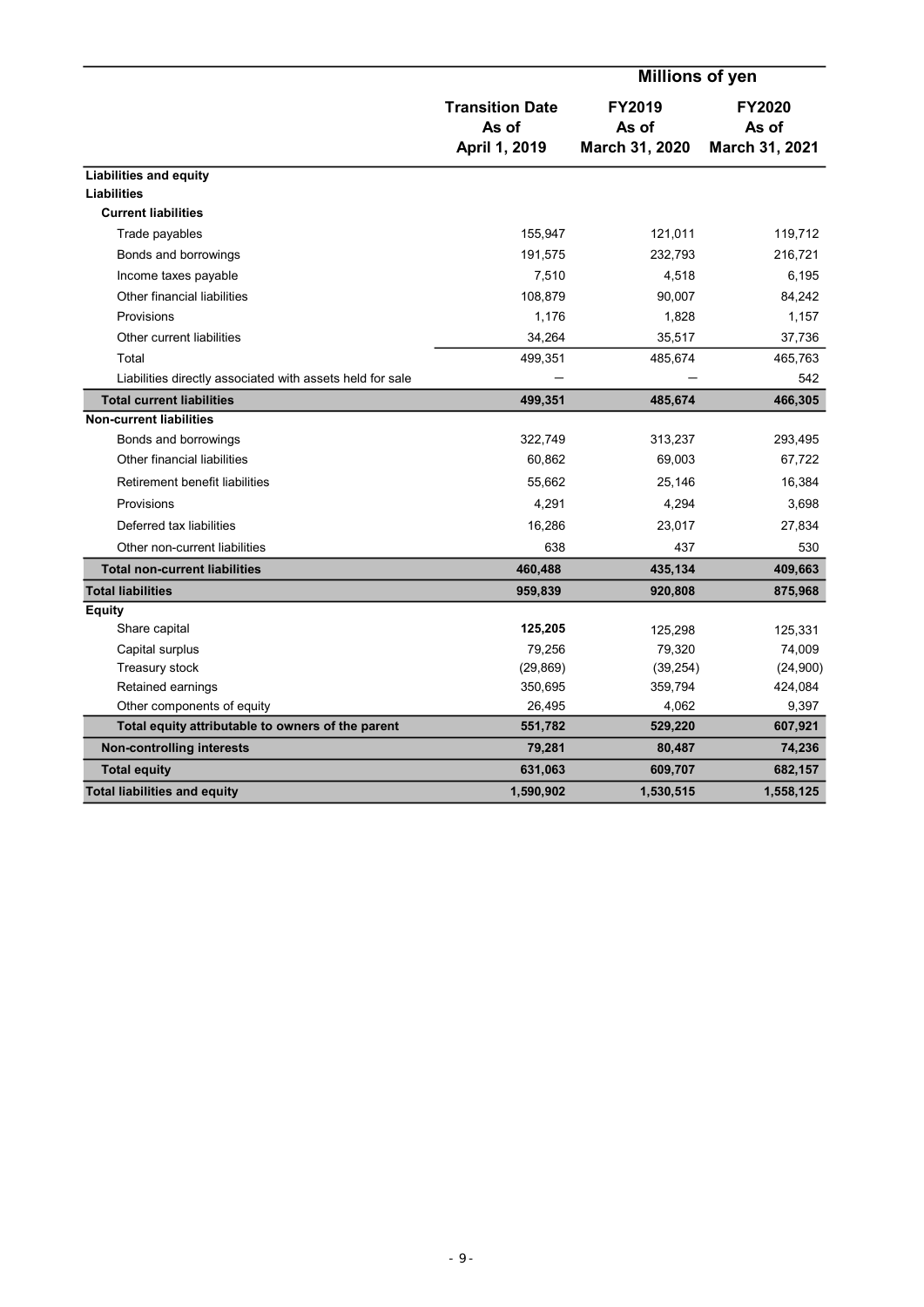#### 7. Consolidated Statements of Income Statements and Consolidated Statements of Comprehensive Income Statements

|                                                                                         |                                    | Millions of yen                    |
|-----------------------------------------------------------------------------------------|------------------------------------|------------------------------------|
|                                                                                         | FY2019                             | FY2020                             |
|                                                                                         | April 1, 2019 to<br>March 31, 2020 | April 1, 2020 to<br>March 31, 2021 |
| <b>Sales revenue</b>                                                                    | 1,349,522                          | 1,211,725                          |
| Cost of sales                                                                           | (1,051,139)                        | (917, 883)                         |
| <b>Gross profit</b>                                                                     | 298,383                            | 293,842                            |
| Selling, general and administrative expenses                                            | (226, 592)                         | (211,980)                          |
| Other operating income                                                                  | 8,823                              | 4,406                              |
| Other operating expenses                                                                | (20, 557)                          | (14, 183)                          |
| Share of profit of investments accounted for using equity method                        | 4,512                              | 5,989                              |
| <b>Operating income</b>                                                                 | 64,569                             | 78,074                             |
| Financial income                                                                        | 5,406                              | 4,297                              |
| <b>Financial expenses</b><br>Income before income taxes                                 | (9, 151)<br>60,824                 | (8, 128)<br>74,243                 |
| Income tax expense                                                                      | (18, 205)                          | (10, 024)                          |
| <b>Net income</b>                                                                       | 42,619                             | 64,219                             |
| Net income attributable to:                                                             |                                    |                                    |
| Owners of parent                                                                        | 33,970                             | 57,873                             |
| Non-controlling interests                                                               | 8,649                              | 6,346                              |
| <b>Net income</b>                                                                       | 42,619                             | 64,219                             |
| <b>Earnings per share</b>                                                               |                                    |                                    |
| Basic earnings per share (Yen)                                                          | 174 52                             | 298.00                             |
|                                                                                         |                                    |                                    |
| (Consolidated Statements of Comprehensive Income)                                       |                                    |                                    |
|                                                                                         | Millions of yen                    |                                    |
|                                                                                         | FY2019                             | FY2020                             |
|                                                                                         |                                    |                                    |
|                                                                                         | April 1, 2019 to                   | April 1, 2020 to                   |
|                                                                                         | March 31, 2020                     | <b>March 31, 2021</b>              |
| Net income                                                                              | 42,619                             | 64,219                             |
| Other comprehensive income                                                              |                                    |                                    |
| Items that will not be reclassified to profit or loss                                   |                                    |                                    |
| Financial assets measured at fair value through other comprehensive<br>income           | (15, 162)                          | 670                                |
| Remeasurements of defined benefit plans                                                 | (6, 834)                           | 24,605                             |
| Share of other comprehensive income of investments accounted for<br>using equity method | 36                                 | 263                                |
| Total of items that will not be reclassified to profit or loss                          | (21,960)                           | 25,538                             |
| Items that may be reclassified to profit or loss                                        |                                    |                                    |
| Exchange differences on translation of foreign operations                               | (5, 582)                           | 5,816                              |
| Effective portion of net change in fair value of cash flow hedges                       | 788                                | 579                                |
| Share of other comprehensive income of investments accounted for<br>using equity method | (1,834)                            | (280)                              |

(6,628) 6,115 (28,588) 31,653 extending the comprehensive income 14,031 95,872 Owners of parent 88,974 Non-controlling interests 6,898 Comprehensive income 14,031 95,872 Comprehensive income attributable to: Total of items that may be reclassified to profit or loss Total other comprehensive income, net of tax - 10 -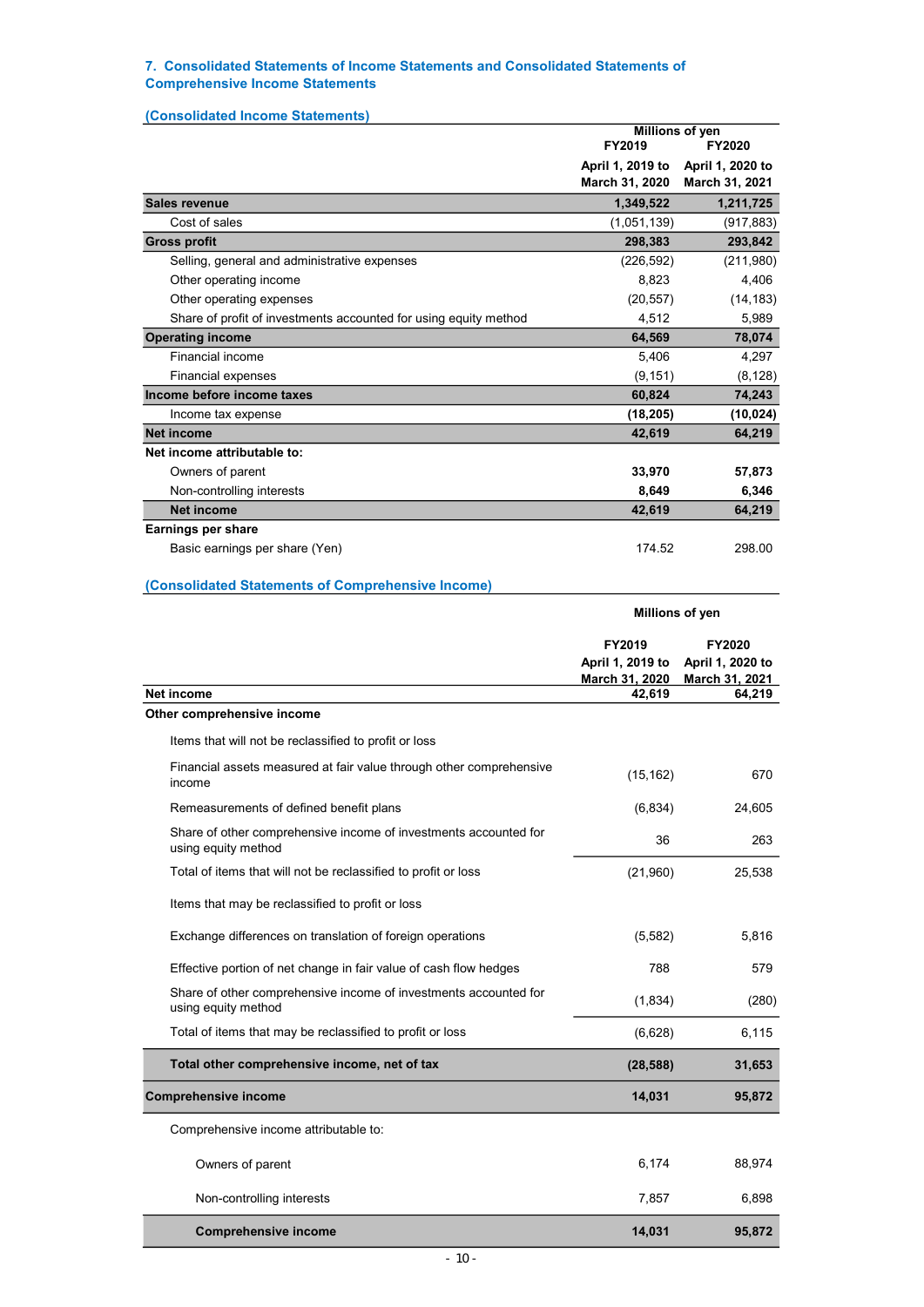## 8. Consolidated Statements of Cash Flows

|                                                                         | <b>Millions of yen</b> |                  |
|-------------------------------------------------------------------------|------------------------|------------------|
|                                                                         | FY2019                 | <b>FY2020</b>    |
|                                                                         | April 1, 2019 to       | April 1, 2020 to |
|                                                                         | March 31, 2020         | March 31, 2021   |
| Net cash provided by (used in) operating activities                     |                        |                  |
| Income before income taxes                                              | 60,824                 | 74,243           |
| Depreciation and amortization                                           | 76,009                 | 76,621           |
| Impairment loss                                                         | 6,389                  | 8,050            |
| Insurance income                                                        | (5, 174)               | (1,761)          |
| Interest and dividend income                                            | (4,827)                | (2, 152)         |
| Interest expenses                                                       | 5,542                  | 4,634            |
| Share of loss (profit) of investments accounted for using equity method | (4, 512)               | (5,989)          |
| Decrease (increase) in trade receivables                                | 35,027                 | (7, 113)         |
| Decrease (increase) in inventories                                      | 12,673                 | 27,360           |
| Increase (decrease) in trade payables                                   | (31, 551)              | (5,420)          |
| Other                                                                   | 2,405                  | 10,312           |
| <b>Subtotal</b>                                                         | 152,805                | 178,785          |
| Interest and dividends received                                         | 9,054                  | 6,246            |
| Proceeds from insurance income                                          | 5,174                  | 1,761            |
| Interest paid                                                           | (5,589)                | (4,705)          |
| Income taxes paid                                                       | (19, 212)              | (7, 764)         |
| Net cash provided by (used in) operating activities                     | 142,232                | 174,323          |
| Net cash provided by (used in) investing activities                     |                        |                  |
| Purchase of marketable securities                                       | (5,000)                |                  |
| Proceeds from sale and redemption of marketable securities              | 1                      | 5,000            |
| Purchase of property, plant and equipment                               | (95, 116)              | (74, 904)        |
| Proceeds from sale of property, plant and equipment                     | 1,140                  | 591              |
| Purchase of intangible assets                                           | (4,655)                | (1,677)          |
| Proceeds from sale of intangible assets                                 | 376                    | 84               |
| Purchase of investment securities                                       | (1, 230)               | (877)            |
| Proceeds from sale and redemption of investment securities              | 357                    | 161              |
| Purchase of subsidiaries                                                |                        | (1, 722)         |
| Purchase of equity accounted investments                                |                        | (4, 460)         |
| Proceeds from equity accounted investments                              |                        | 99               |
| Other                                                                   | (4,985)                | 150              |
| Net cash provided by (used in) investing activities                     | (109, 112)             | (77, 555)        |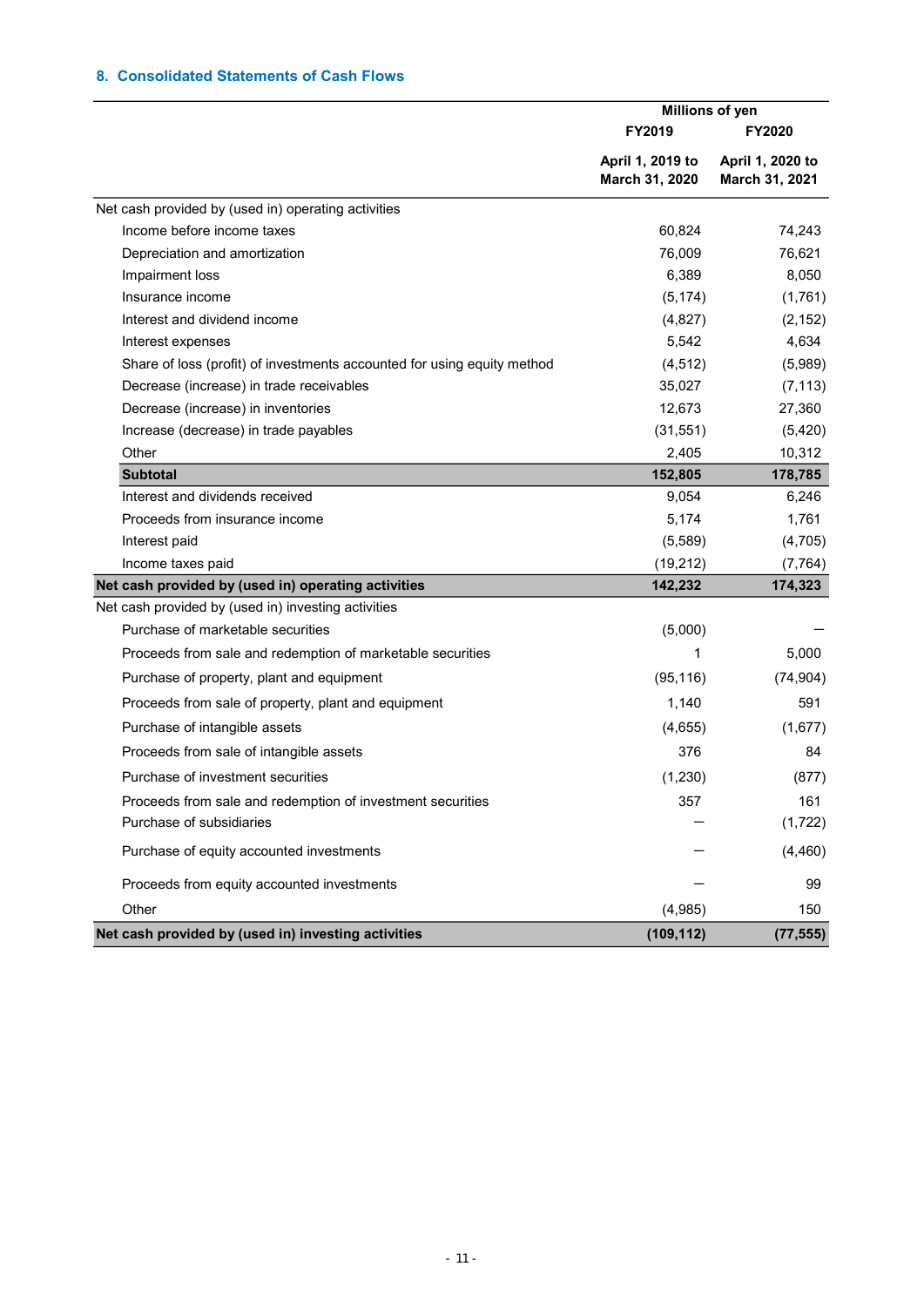|                                                                              | Millions of yen  |                  |
|------------------------------------------------------------------------------|------------------|------------------|
|                                                                              | FY2019           | <b>FY2020</b>    |
|                                                                              | April 1, 2019 to | April 1, 2020 to |
|                                                                              | March 31, 2020   | March 31, 2021   |
| Net cash provided by (used in) financing activities                          |                  |                  |
| Increase (decrease) in short-term borrowings                                 | (647)            | (8, 498)         |
| Increase(decrease) in commercial papers                                      | 50,000           | (10,000)         |
| Proceeds from long-term borrowings                                           | 26,327           | 19,542           |
| Repayments of long-term borrowings                                           | (58, 759)        | (42, 963)        |
| Proceeds from issuance of bonds                                              | 20,000           | 15,000           |
| Redemption of bonds                                                          | (426)            | (10, 426)        |
| Repayments of lease liabilities                                              | (7, 282)         | (8, 108)         |
| Proceeds from sale of treasury stock                                         | 20               | 3                |
| Purchase of treasury stock                                                   | (9,389)          | (691)            |
| Dividends paid                                                               | (19, 509)        | (19, 349)        |
| Dividends paid to non-controlling interests                                  | (6,700)          | (6, 266)         |
| Proceeds from sale of interests in subsidiaries to non-controlling interests |                  | 2,800            |
| Net cash provided by (used in) financing activities                          | (6, 365)         | (68, 956)        |
| Effect of exchange rate change on cash and cash equivalents                  | (1,673)          | 3,604            |
| Net increase (decrease) in cash and cash equivalents                         | 25,082           | 31,416           |
| Cash and cash equivalents at beginning of period                             | 139,489          | 164,571          |
| Cash and cash equivalents at end of period                                   | 164,571          | 195,987          |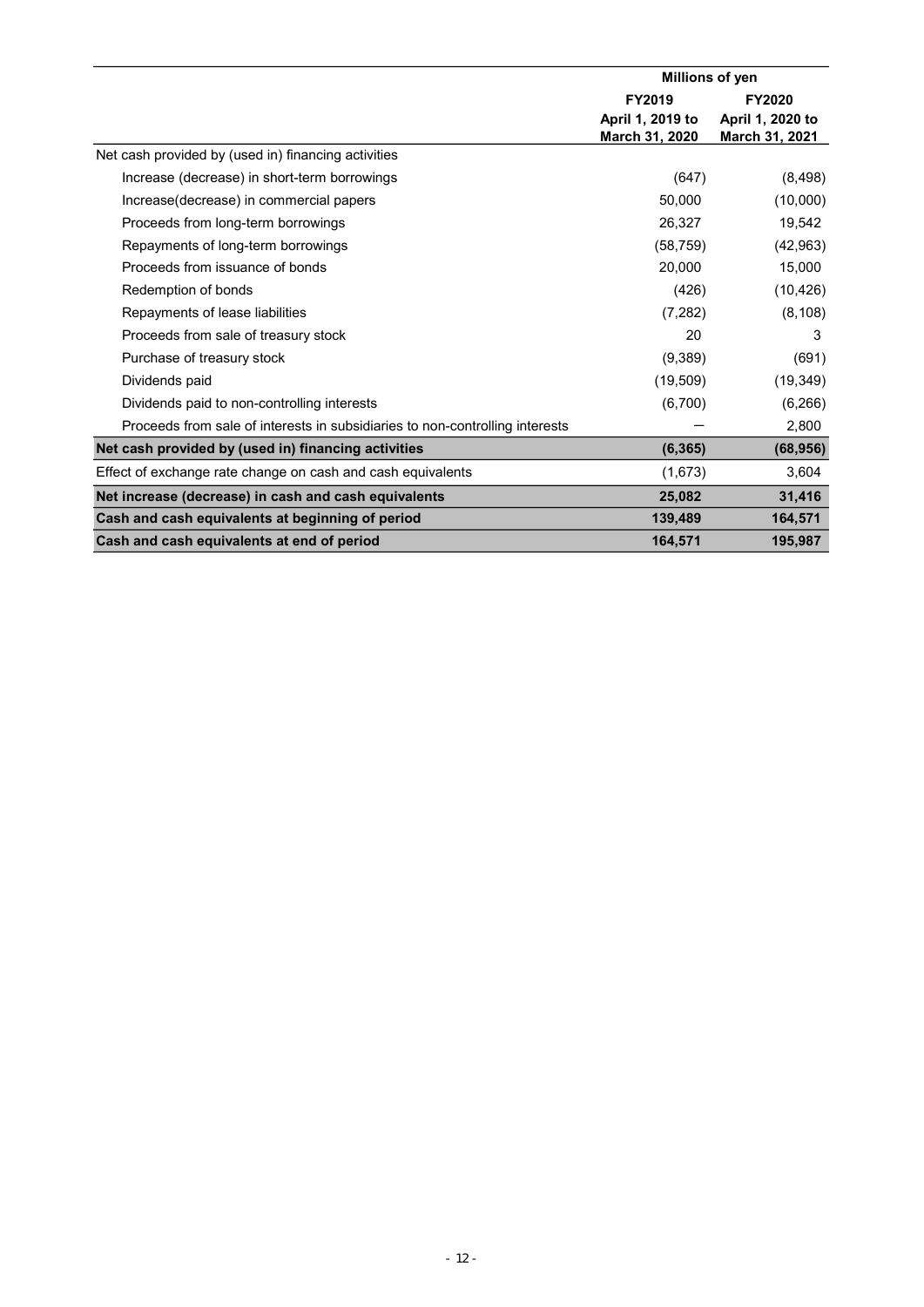#### 9. Segment Information

#### (1) Overview of Reportable Segments

The Group's business segments are components of the Group for which separate financial information is available and that are regularly reviewed by the Board of Directors (chief operating decision maker) to make decisions about management resources to be allocated to the segments and assess their performance.

The Group positions business sector distinguished by their products and services within its headquarters. Each business sector proposes comprehensive domestic and overseas strategies in addition to pursuing business expansion in its respective product and service area.

Comprehensively considering similarities such as the details of products and services and target markets, the four reportable segments (distinguished by products and services) that comprise the Group's operations without aggregating the business segments are: Mobility, Health Care, Food & Packaging, and Basic Materials. Business segments, which are not included in the reportable segments, are classified into "Others."

#### Major products manufactured and sold by business segments are as follows:

|                                                                                                                                                                                                                                                   | Segments                   |          |                  |                                                                                                                                                                                                                                                                                                                                                                                                                                                                        |                    |                                                                                                                                                                                                            | <b>Major Products and Businesses</b> |           |                   |                  |  |  |  |
|---------------------------------------------------------------------------------------------------------------------------------------------------------------------------------------------------------------------------------------------------|----------------------------|----------|------------------|------------------------------------------------------------------------------------------------------------------------------------------------------------------------------------------------------------------------------------------------------------------------------------------------------------------------------------------------------------------------------------------------------------------------------------------------------------------------|--------------------|------------------------------------------------------------------------------------------------------------------------------------------------------------------------------------------------------------|--------------------------------------|-----------|-------------------|------------------|--|--|--|
|                                                                                                                                                                                                                                                   |                            |          | Mobility         |                                                                                                                                                                                                                                                                                                                                                                                                                                                                        |                    | Elastomers, performance compounds, functional<br>polymers, polypropylene compounds and comprehensive<br>services regarding to the development of automotive and<br>industrial products (Solution business) |                                      |           |                   |                  |  |  |  |
|                                                                                                                                                                                                                                                   | <b>Reportable Segments</b> |          | Health Care      |                                                                                                                                                                                                                                                                                                                                                                                                                                                                        |                    | Vision care materials, nonwoven fabrics, dental materials<br>and, personal care materials                                                                                                                  |                                      |           |                   |                  |  |  |  |
|                                                                                                                                                                                                                                                   |                            |          | Food & Packaging |                                                                                                                                                                                                                                                                                                                                                                                                                                                                        |                    | Coating & engineering materials, performance films and<br>sheets and, agrochemical products                                                                                                                |                                      |           |                   |                  |  |  |  |
|                                                                                                                                                                                                                                                   |                            |          | Basic Materials  |                                                                                                                                                                                                                                                                                                                                                                                                                                                                        |                    | Ethylene, propylene, polyethylene, polypropylene,<br>catalysts, phenols, PTA, PET, polyurethane materials and,<br>industrial chemical products                                                             |                                      |           |                   |                  |  |  |  |
| Others                                                                                                                                                                                                                                            |                            |          | Others           |                                                                                                                                                                                                                                                                                                                                                                                                                                                                        |                    | Other related businesses, etc.                                                                                                                                                                             |                                      |           |                   |                  |  |  |  |
| pricing and transfer pricing are negotiated and determined based on prevailing market prices.<br>Information concerning Sales Revenue, Income or Loss, Assets, and Others by Reportable Business Segment<br>Transition Date (As of April 1, 2019) |                            |          |                  |                                                                                                                                                                                                                                                                                                                                                                                                                                                                        |                    |                                                                                                                                                                                                            |                                      |           | (Millions of yen) |                  |  |  |  |
|                                                                                                                                                                                                                                                   |                            |          |                  | Reportable Segment                                                                                                                                                                                                                                                                                                                                                                                                                                                     |                    |                                                                                                                                                                                                            | Others                               |           | Adjustment        |                  |  |  |  |
|                                                                                                                                                                                                                                                   |                            | Mobility | Health<br>Care   | Food &<br>Packaging                                                                                                                                                                                                                                                                                                                                                                                                                                                    | Basic<br>Materials | Total                                                                                                                                                                                                      | (Note 1)                             | Sum total | (Note 2)          | Consolidated     |  |  |  |
| Segment assets                                                                                                                                                                                                                                    |                            | 363,340  | 199,451          | 245,895                                                                                                                                                                                                                                                                                                                                                                                                                                                                | 655,876            | 1,464,562                                                                                                                                                                                                  | 73,531                               | 1,538,093 |                   | 52,809 1,590,902 |  |  |  |
| Other items<br>Investments accounted for<br>using equity method                                                                                                                                                                                   |                            | 22,419   | 2,748            | 2,313                                                                                                                                                                                                                                                                                                                                                                                                                                                                  | 57,585             | 85,065                                                                                                                                                                                                     | 2,558                                | 87,623    |                   | 87,623           |  |  |  |
| Notes:                                                                                                                                                                                                                                            | businesses, etc.           |          |                  | 1. "Others" encompasses business segments not included in the reportable segments and includes other related<br>2. The 52,809 million in adjustments to segment assets includes corporate assets of 213,842 million not allocated to<br>reportable segments and negative 161,033 million elimination of intersegment transactions. Corporate assets are<br>mainly attributed to the Company's surplus management funds (cash and deposits), long-term investment funds |                    |                                                                                                                                                                                                            |                                      |           |                   |                  |  |  |  |

#### (2) Methods to Determine Sales Revenue, Income or Loss, Assets, and Others by Reportable Business Segment Income by reportable business segment is stated on a basis of operating income before special items, which is operating income excluding non-recurring items (losses resulting from withdrawing from and downsizing businesses, etc.). Intersegment transaction pricing and transfer pricing are negotiated and determined based on prevailing market prices.

#### (3) Information concerning Sales Revenue, Income or Loss, Assets, and Others by Reportable Business Segment

| Transition Date (As of April 1, 2019)            |                           | (Millions of ven) |                     |                    |          |          |           |          |                         |
|--------------------------------------------------|---------------------------|-------------------|---------------------|--------------------|----------|----------|-----------|----------|-------------------------|
|                                                  | <b>Reportable Segment</b> |                   |                     |                    |          | Others   |           |          |                         |
|                                                  | Mobility                  | Health<br>Care    | Food &<br>Packaging | Basic<br>Materials | Total    | (Note 1) | Sum total | (Note 2) | Adjustment Consolidated |
| Segment assets                                   | 363,340                   | 199,451           | 245.895             | 655,876            | .464.562 | 73.531   | .538.093  | 52.809   | 590,902                 |
| <b>Other</b> items                               |                           |                   |                     |                    |          |          |           |          |                         |
| Investments accounted for<br>using equity method | 22,419                    | 2.748             | 2,313               | 57,585             | 85.065   | 2,558    | 87,623    | -        | 87,623                  |

2. The 52,809 million in adjustments to segment assets includes corporate assets of 213,842 million not allocated to reportable segments and negative 161,033 million elimination of intersegment transactions. Corporate assets are mainly attributed to the Company's surplus management funds (cash and deposits), long-term investment funds (investment securities), deferred tax assets and administrative departments.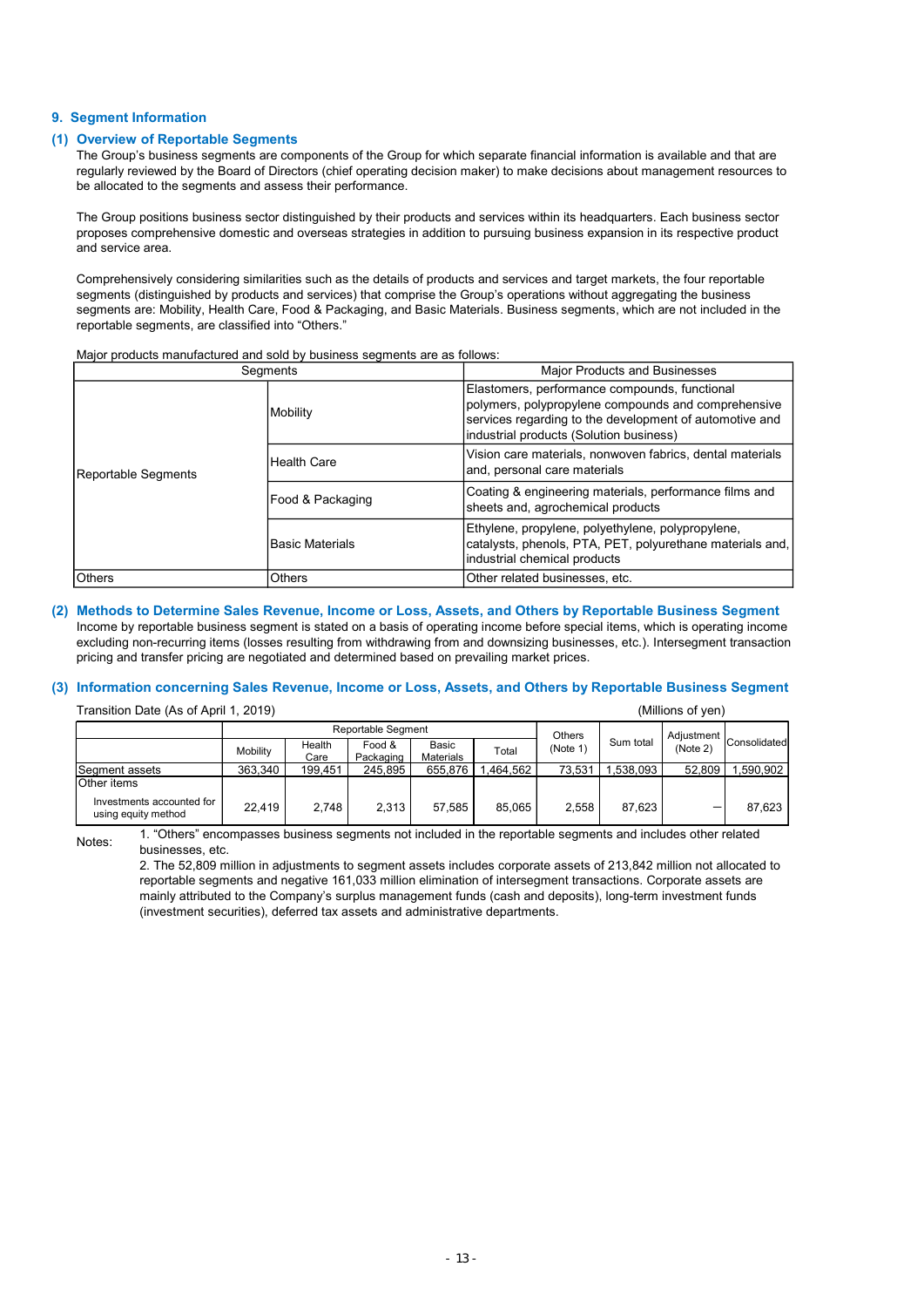| The previous fiscal year (April 1, 2019 - March 31, 2020) |                                                                                                                                                                                                                                  |         |                              |           |           |                   |           | (Millions of yen)        |                        |
|-----------------------------------------------------------|----------------------------------------------------------------------------------------------------------------------------------------------------------------------------------------------------------------------------------|---------|------------------------------|-----------|-----------|-------------------|-----------|--------------------------|------------------------|
|                                                           |                                                                                                                                                                                                                                  | Health  | Reportable Segment<br>Food & | Basic     |           | Others            | Sum total | Adjustment               | Consolidated           |
|                                                           | Mobility                                                                                                                                                                                                                         | Care    | Packaging                    | Materials | Total     | (Note 1)          |           | (Note 2)                 |                        |
| Sales revenue<br>1) To external customers                 | 367,910                                                                                                                                                                                                                          | 143,147 | 201,309                      | 619,520   | 1,331,886 | 17,636            | 1,349,522 |                          | 1,349,522              |
| 2) Intersegment                                           | 11,446                                                                                                                                                                                                                           | 3,183   | 1,708                        | 66,681    | 83,018    | 59,894            | 142,912   | (142, 912)               |                        |
| Total                                                     | 379,356                                                                                                                                                                                                                          | 146,330 | 203,017                      | 686,201   | 1,414,904 | 77,530            | 1,492,434 |                          | $(142, 912)$ 1,349,522 |
| Segment income                                            |                                                                                                                                                                                                                                  |         |                              |           |           |                   |           |                          |                        |
| (Operating income before                                  | 43,104                                                                                                                                                                                                                           | 13,233  | 17,003                       | 9,396     | 82,736    | (2,981)           | 79,755    | (7, 425)                 | 72,330                 |
| special items)<br>Segment assets                          | 367,094                                                                                                                                                                                                                          | 195,956 | 242,414                      | 597,162   | 1,402,626 | 66,993            | 1,469,619 | 60,896                   | 1,530,515              |
| Other items                                               |                                                                                                                                                                                                                                  |         |                              |           |           |                   |           |                          |                        |
| Depreciation and<br>amortization                          | 17,919                                                                                                                                                                                                                           | 11,865  | 9,705                        | 30,476    | 69,965    | 5,311             | 75,276    | 733                      | 76,009                 |
| Share of profit of<br>investments accounted for           | 2,808                                                                                                                                                                                                                            | 242     | 72                           | 564       | 3,686     | —                 | 3,686     | 826                      | 4,512                  |
| using equity method                                       |                                                                                                                                                                                                                                  |         |                              |           |           |                   |           |                          |                        |
| Impairment loss                                           | 670                                                                                                                                                                                                                              | 5,137   | 222                          | 210       | 6,239     | $\qquad \qquad -$ | 6,239     | 150                      | 6,389                  |
| Investments accounted for<br>using equity method          | 21,884                                                                                                                                                                                                                           | 4,270   | 1,081                        | 56,180    | 83,415    | 4,205             | 87,620    | $\overline{\phantom{0}}$ | 87,620                 |
| Capital expenditures<br>(Note 3)                          | 33,501                                                                                                                                                                                                                           | 11,271  | 16,586                       | 38,247    | 99,605    | 6,433             | 106,038   | 501                      | 106,539                |
| Notes:                                                    | 1. "Others" encompasses business segments not included in the reportable segments and includes other related                                                                                                                     |         |                              |           |           |                   |           |                          |                        |
| businesses, etc.                                          |                                                                                                                                                                                                                                  |         |                              |           |           |                   |           |                          |                        |
|                                                           | 2. The negative 7,425 million in adjustments to segment income includes corporate expenses of negative 7,975<br>million not allocated to reportable segments and 550 million elimination of intersegment transactions. Corporate |         |                              |           |           |                   |           |                          |                        |
|                                                           | expenses mainly comprise general & administrative expenses which are usually not attributed to segments and R&D                                                                                                                  |         |                              |           |           |                   |           |                          |                        |

| Share of profit of<br>investments accounted for<br>using equity method                                                                                                                                                                                                                                                                                                                                                                                                                                                                                                                                                                                                                                                | 2.808                                                                                                                                                                                                                                                                                                                                       | 242              | 72               | 564               | 3.686               |                   | 3,686                | 826        | 4,512     |
|-----------------------------------------------------------------------------------------------------------------------------------------------------------------------------------------------------------------------------------------------------------------------------------------------------------------------------------------------------------------------------------------------------------------------------------------------------------------------------------------------------------------------------------------------------------------------------------------------------------------------------------------------------------------------------------------------------------------------|---------------------------------------------------------------------------------------------------------------------------------------------------------------------------------------------------------------------------------------------------------------------------------------------------------------------------------------------|------------------|------------------|-------------------|---------------------|-------------------|----------------------|------------|-----------|
| Impairment loss                                                                                                                                                                                                                                                                                                                                                                                                                                                                                                                                                                                                                                                                                                       | 670                                                                                                                                                                                                                                                                                                                                         | 5,137            | 222              | 210               | 6,239               | -                 | 6,239                | 150        | 6,389     |
| Investments accounted for<br>using equity method                                                                                                                                                                                                                                                                                                                                                                                                                                                                                                                                                                                                                                                                      | 21,884                                                                                                                                                                                                                                                                                                                                      | 4,270            | 1,081            | 56,180            | 83,415              | 4,205             | 87,620               |            | 87,620    |
| Capital expenditures<br>(Note 3)                                                                                                                                                                                                                                                                                                                                                                                                                                                                                                                                                                                                                                                                                      | 33,501                                                                                                                                                                                                                                                                                                                                      | 11,271           | 16,586           | 38,247            | 99,605              | 6,433             | 106,038              | 501        | 106,539   |
| businesses, etc.<br>2. The negative 7,425 million in adjustments to segment income includes corporate expenses of negative 7,975<br>million not allocated to reportable segments and 550 million elimination of intersegment transactions. Corporate<br>expenses mainly comprise general & administrative expenses which are usually not attributed to segments and R&D<br>expenses for new business. The 60,896 million in adjustments to segment assets includes corporate assets of<br>197,416 million not allocated to reportable segments and a negative 136,520 million elimination of intersegment<br>transactions. Corporate assets are mainly attributed to the Company's surplus management funds (cash and |                                                                                                                                                                                                                                                                                                                                             |                  |                  |                   |                     |                   |                      |            |           |
|                                                                                                                                                                                                                                                                                                                                                                                                                                                                                                                                                                                                                                                                                                                       | deposits), long-term investment funds (investment securities), deferred tax assets and administrative departments.<br>3. Capital expenditure includes property, plant and equipment, intangible assets and investment property etc.<br>Reportable Segment<br>Others<br>Adjustment<br>Sum total<br>Consolidated<br>Food &<br>Health<br>Basic |                  |                  |                   |                     |                   |                      |            |           |
|                                                                                                                                                                                                                                                                                                                                                                                                                                                                                                                                                                                                                                                                                                                       | Mobility                                                                                                                                                                                                                                                                                                                                    | Care             | Packaging        | Materials         | Total               | (Note 1)          |                      | (Note 2)   |           |
| Sales revenue<br>1) To external customers<br>2) Intersegment                                                                                                                                                                                                                                                                                                                                                                                                                                                                                                                                                                                                                                                          | 315,480<br>9,104                                                                                                                                                                                                                                                                                                                            | 143,933<br>2,496 | 197,700<br>2,224 | 541,382<br>54,061 | 1,198,495<br>67,885 | 13,230<br>51,785  | 1,211,725<br>119,670 | (119, 670) | 1,211,725 |
| Total                                                                                                                                                                                                                                                                                                                                                                                                                                                                                                                                                                                                                                                                                                                 | 324,584                                                                                                                                                                                                                                                                                                                                     | 146,429          | 199,924          | 595,443           | 1,266,380           | 65,015            | 1,331,395            | (119, 670) | 1,211,725 |
| Segment income<br>(Operating income before<br>special items)                                                                                                                                                                                                                                                                                                                                                                                                                                                                                                                                                                                                                                                          | 30.177                                                                                                                                                                                                                                                                                                                                      | 19,852           | 21,989           | 19,642            | 91,660              | (1,045)           | 90,615               | (5, 475)   | 85,140    |
| Segment assets                                                                                                                                                                                                                                                                                                                                                                                                                                                                                                                                                                                                                                                                                                        | 346,837                                                                                                                                                                                                                                                                                                                                     | 199,251          | 253,218          | 606,146           | 1,405,452           | 80.790            | 1,486,242            | 71,883     | 1,558,125 |
| Other items<br>Depreciation and<br>amortization                                                                                                                                                                                                                                                                                                                                                                                                                                                                                                                                                                                                                                                                       | 17,463                                                                                                                                                                                                                                                                                                                                      | 10,991           | 10,419           | 32,245            | 71,118              | 4,862             | 75,980               | 641        | 76,621    |
| Share of profit of<br>investments accounted for<br>using equity method                                                                                                                                                                                                                                                                                                                                                                                                                                                                                                                                                                                                                                                | 1,999                                                                                                                                                                                                                                                                                                                                       | (175)            | 272              | 3,482             | 5,578               | -                 | 5,578                | 411        | 5,989     |
| Impairment loss                                                                                                                                                                                                                                                                                                                                                                                                                                                                                                                                                                                                                                                                                                       | 5,486                                                                                                                                                                                                                                                                                                                                       | 153              | 182              | 2,112             | 7,933               | $\qquad \qquad -$ | 7,933                | 117        | 8,050     |
| Investments accounted for<br>using equity method                                                                                                                                                                                                                                                                                                                                                                                                                                                                                                                                                                                                                                                                      | 20,845                                                                                                                                                                                                                                                                                                                                      | 11.349           | 1.987            | 60,535            | 94.716              | 2,793             | 97,509               |            | 97,509    |
| Capital expenditures<br>(Note 3)                                                                                                                                                                                                                                                                                                                                                                                                                                                                                                                                                                                                                                                                                      | 21.136                                                                                                                                                                                                                                                                                                                                      | 9,582            | 13,485           | 39,376            | 83,579              | 9.156             | 92,735               | 435        | 93,170    |
| 1. "Others" encompasses business segments not included in the reportable segments and includes other related<br>Notes:<br>businesses, etc.<br>2. The negative 5,475 million in adjustments to segment income includes corporate expenses of negative 5,506<br>million not allocated to reportable segments and 31 million elimination of intersegment transactions. Corporate<br>expenses mainly comprise general & administrative expenses which are usually not attributed to segments and R&D                                                                                                                                                                                                                      |                                                                                                                                                                                                                                                                                                                                             |                  |                  |                   |                     |                   |                      |            |           |

2. The negative 5,475 million in adjustments to segment income includes corporate expenses of negative 5,506 million not allocated to reportable segments and 31 million elimination of intersegment transactions. Corporate expenses mainly comprise general & administrative expenses which are usually not attributed to segments and R&D expenses for new business. The 71,883 million in adjustments to segment assets includes corporate assets of 230,719 million not allocated to reportable segments and a negative 158,836 million elimination of intersegment transactions. Corporate assets are mainly attributed to the Company's surplus management funds (cash and deposits), long-term investment funds (investment securities), deferred tax assets and administrative departments. 3. Capital expenditure includes property, plant and equipment, intangible assets and investment property etc.